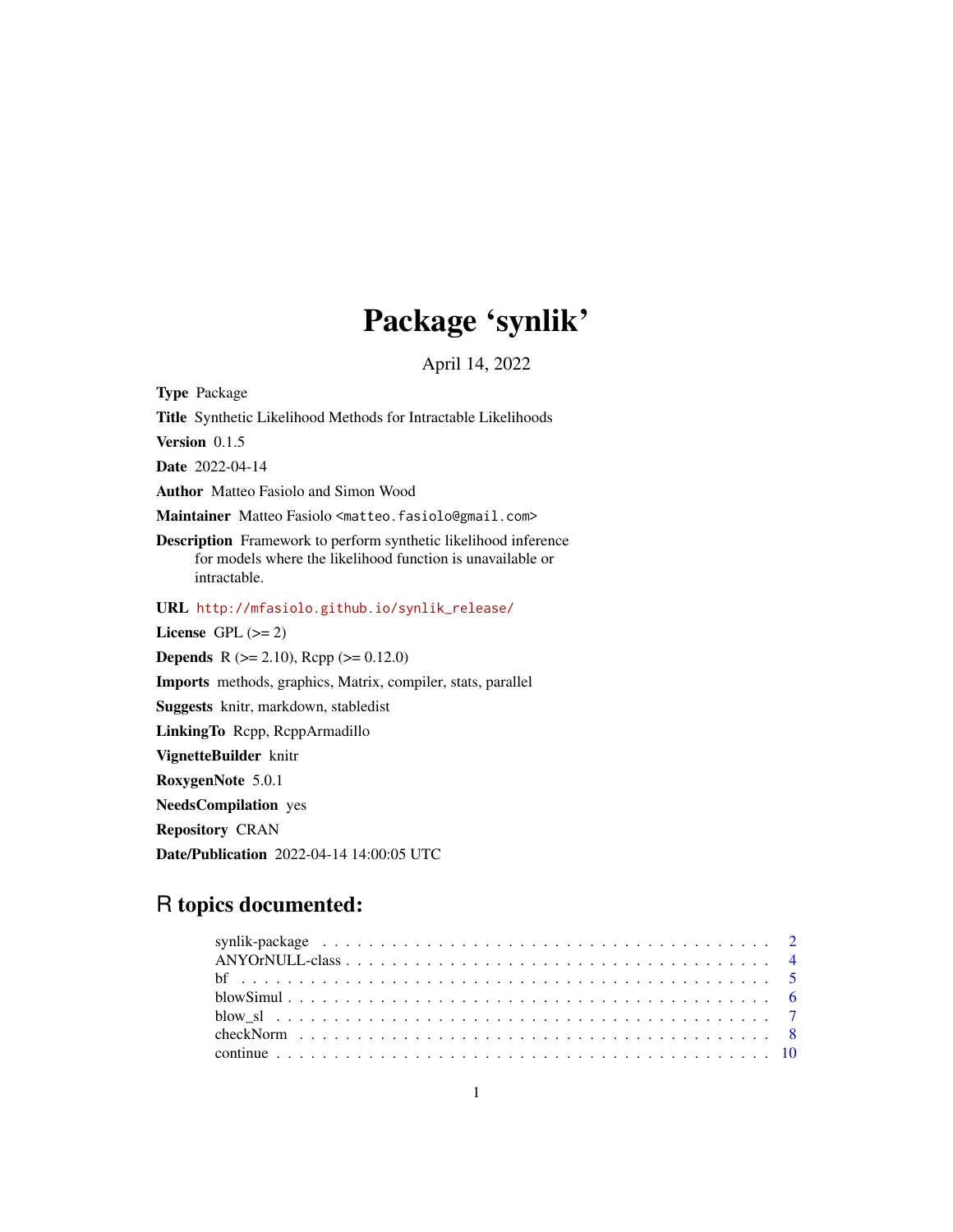<span id="page-1-0"></span>

| Index |             | 29 |
|-------|-------------|----|
|       |             |    |
|       |             |    |
|       |             |    |
|       |             |    |
|       |             |    |
|       |             |    |
|       |             |    |
|       |             |    |
|       |             |    |
|       |             |    |
|       |             |    |
|       |             |    |
|       | orderDist   |    |
|       |             |    |
|       | nlar        |    |
|       |             |    |
|       |             |    |
|       | extractCorr |    |

synlik-package *Synthetic Likelihood Methods for Intractable Likelihoods*

#### Description

Package that provides Synthetic Likelihood methods for intractable likelihoods. The package is meant to be as general purpose as possible: as long as you are able to simulate data from your model you should be able to fit it.

# Details

| synlik     |
|------------|
| Package    |
| 0.1.2      |
| 2018-05-22 |
| $GPL (=2)$ |
|            |

The package allows users to create objects of class synlik (S4), which are essentially constituted of a simulator function and a function (summaries) that transforms the data into summary statistics. The simulator can output any kind of data (vector, list, etc) and this will be passed directly to the summaries function. This allow the package to fit a large variety of models.

Once the model of interest has been set up as a synlik object, it is possible several methods on it. The function most useful function is slik, which can be used to evaluate the synthetic likelihood. The slice. synlik function allows to obtain and plot slices of the synthetic likelihood with respect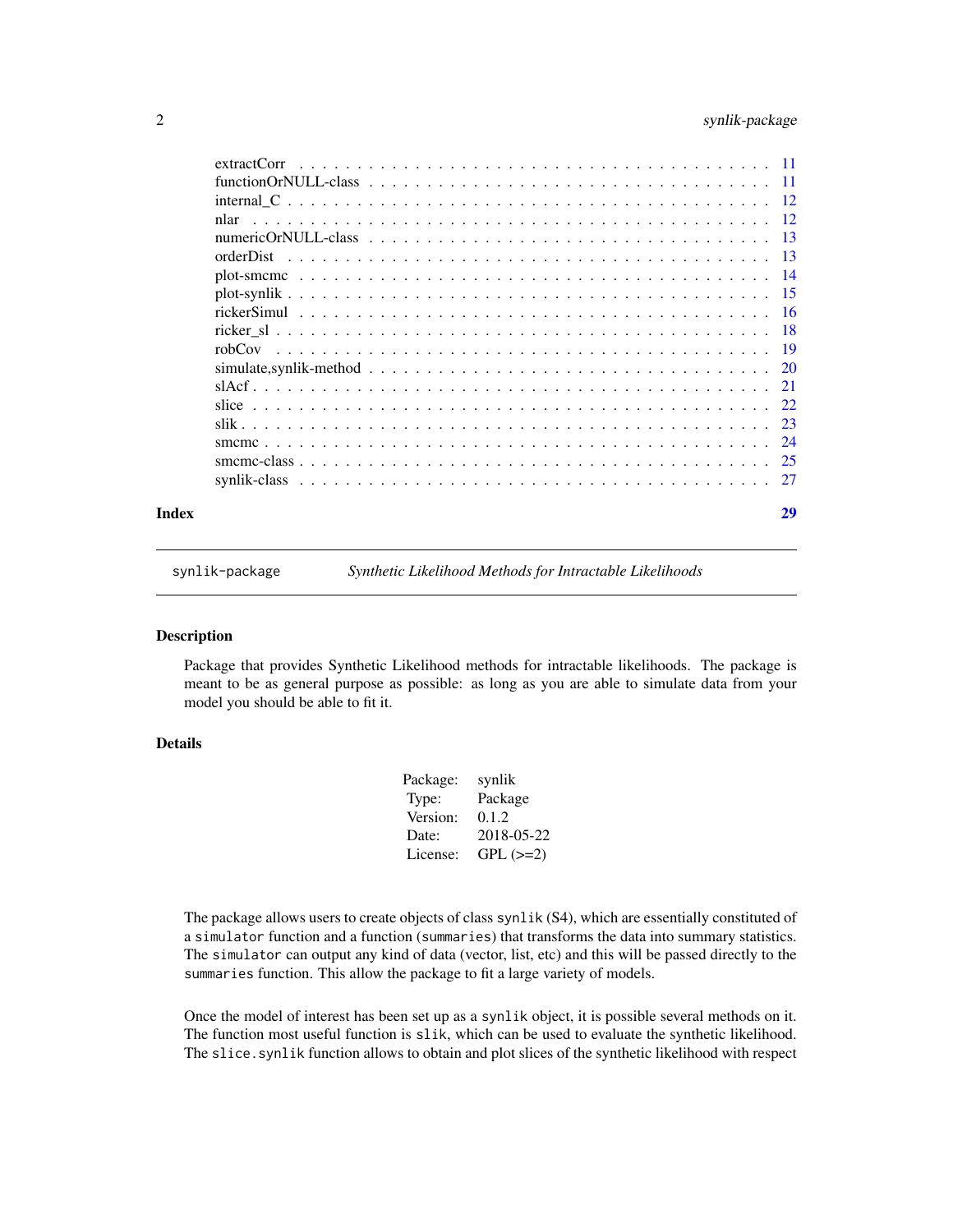# synlik-package 3

to model parameters. It is possible to simulate data or statistics from the model using the generic simulate, and to check the normality of the statistics using the checkNorm function. Unknow parameters can be estimated by MCMC, through the smcmc function. This function will return an object of class smcmc (S4), which contains all the inputs and results of the MCMC procedure.

Many functions in the package support parallel simulation on multiple cores.

#### Author(s)

Matteo Fasiolo and Simon N. Wood

Maintainer: Matteo Fasiolo <matteo.fasiolo@gmail.com>

#### References

Simon N Wood. Statistical inference for noisy nonlinear ecological dynamic systems. Nature, 466(7310):1102–1104, 2010.

#### See Also

For some examples see the Vignettes (type vignette("synlik")).

```
## Not run:
#### Here I put a simple example,
#### if you want to see more type: vignette("synlik")
## End(Not run)
#### Create synlik object
ricker_sl <- synlik(simulator = rickerSimul,
                    summaries = rickerStats,
                    param = c(logR = 3.8, logSigma = log(0.3), logPhi = log(10)),extraArgs = list("nObs" = 50, "nBurn" = 50),
                    plotFun = function(input, ...){plot(drop(input), type = 'l', ylab = "Pop", xlab = "Time", ...)
                            }
)
#### Simulate from the object
ricker_sl@data <- simulate(ricker_sl)
ricker_sl@extraArgs$obsData <- ricker_sl@data
#### Simulate statistics (each row is a vector of statistics)
simulate(ricker_sl, seed = 523, nsim = 10, stats = TRUE)
#### Plotting the data
plot(ricker_sl)
#### Checking multivariate normality of the statistics
```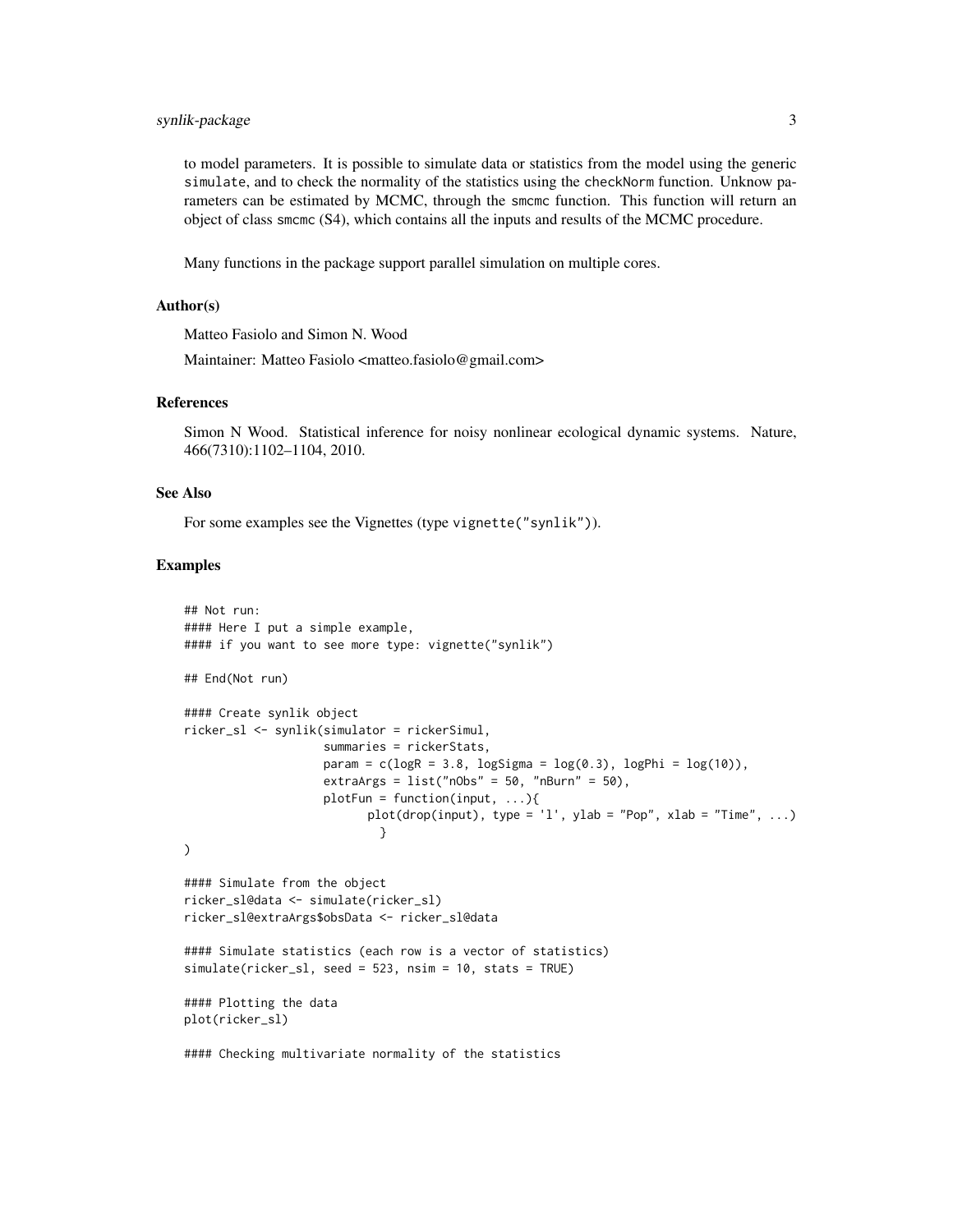```
checkNorm(ricker_sl)
#### Evaluate the likelihood
set.seed(4234)
slik(ricker_sl,
     param = c(logR = 3.8, logSigma = log(0.3), logPhi = log(10)),nsim = 1e3#### Plotting a slice of the log-Likelihood possibly using multiple cores
slice(object = ricker_sl,
      ranges = list("logR" = seq(3.5, 3.9, by = 0.02),
                     "logPhi" = seq(2, 2.6, by = 0.02),"\logSigma" = seq(-2, -0.5, by = 0.05)),
      param = c(\text{log}R = 3.8, \text{log}Sigma = \log(0.3), \text{log}Phi = \log(10)),nsim = 500, multicore = FALSE)
#### MCMC estimation possibly using multiple cores
set.seed(4235)
ricker_sl <- smcmc(ricker_sl,
                   initPar = c(3.2, -1, 2.6),
                   niter = 50,
                   burn = 3,
                   priorFun = function(input, ...) 0,
                   propCov = diag(c(0.1, 0.1, 0.1))<sup>2</sup>,
                   nsim = 1e3,
                   multicore = FALSE)
# Continue with additional 50 iterations
ricker_sl <- continue(ricker_sl, niter = 50)
# Plotting results on transformed scale (exponential)
trans <- rep("exp", 3)
names(trans) <- names(ricker_sl@param)
plot(ricker_sl)
```
ANYOrNULL-class *Dummy class*

#### Description

Class unions for internal use only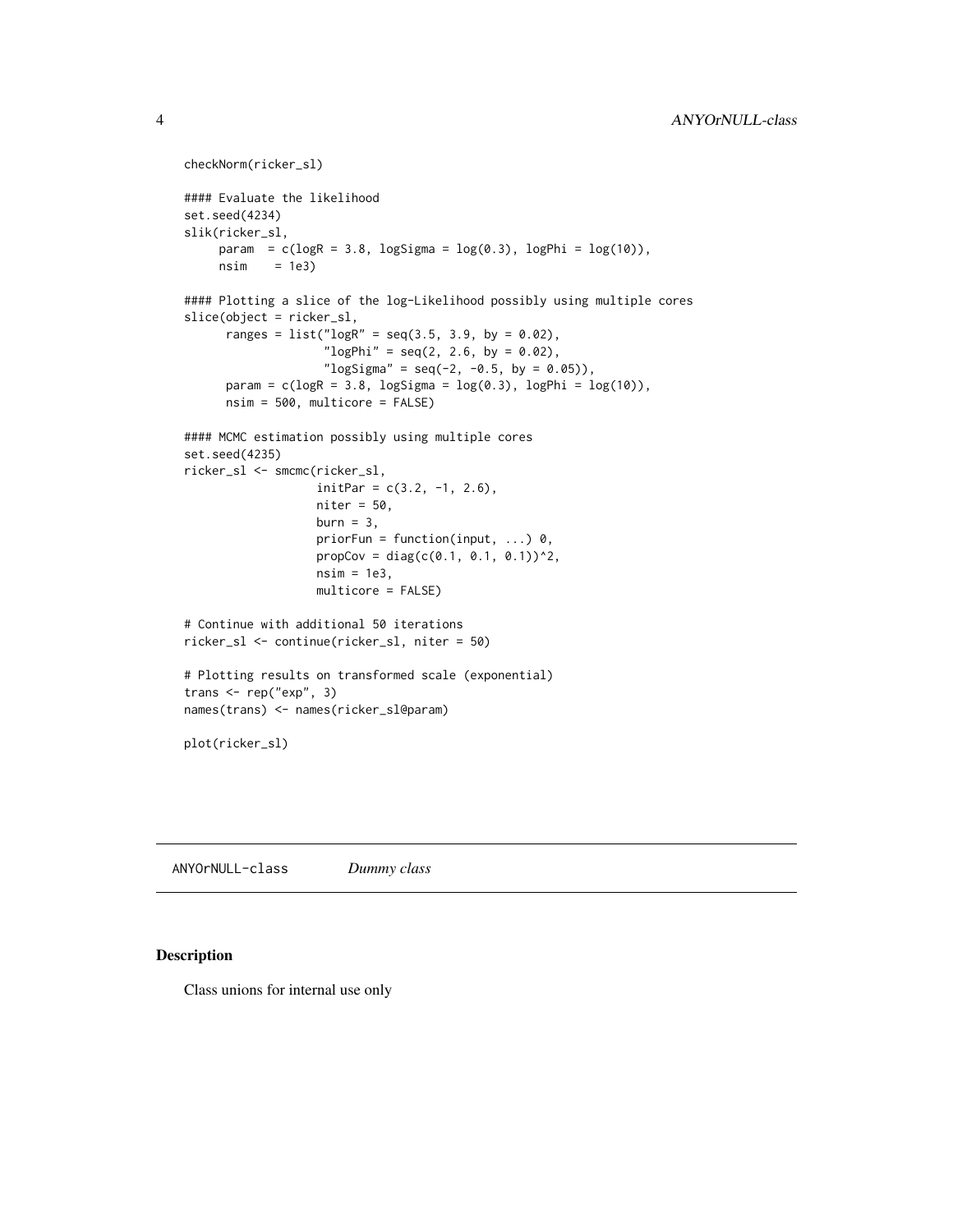Data from figures 3 and 4 of Nicholson, 1954.

#### Usage

data(bf1)

#### Arguments

bf1 the dataset name

#### Details

bf1 is Nisbet and Gurney's run 1, and Nicholson's (1954) figure 3 (adult food limitation). The data are actually from the global population dynamics database at Silwood. They are daily: Nicholson's figure 3 plots data every other day, but the text says that measurements were taken daily. However elsewhere they are reported every other day. Probably best to assume that they have been interpolated to daily.

bf2 and bf3 are digitized from Nicholson's (1954) figure 4. bf2 is the upper series: larval food limitation, with 50g per day of larval food provided. bf3 is the lower series: same set up, half as much food. These are Nisbet and Gurney's runs 2 and 3, respectively.

#### Value

matrix of replicate data series

#### Author(s)

Simon N. Wood, maintainer Matteo Fasiolo <matteo.fasiolo@@gmail.com>

#### References

Alexander J Nicholson. An outline of the dynamics of animal populations. Australian Journal of Zoology, 2(1):9–65, 1954.

### See Also

blowfly

<span id="page-4-0"></span>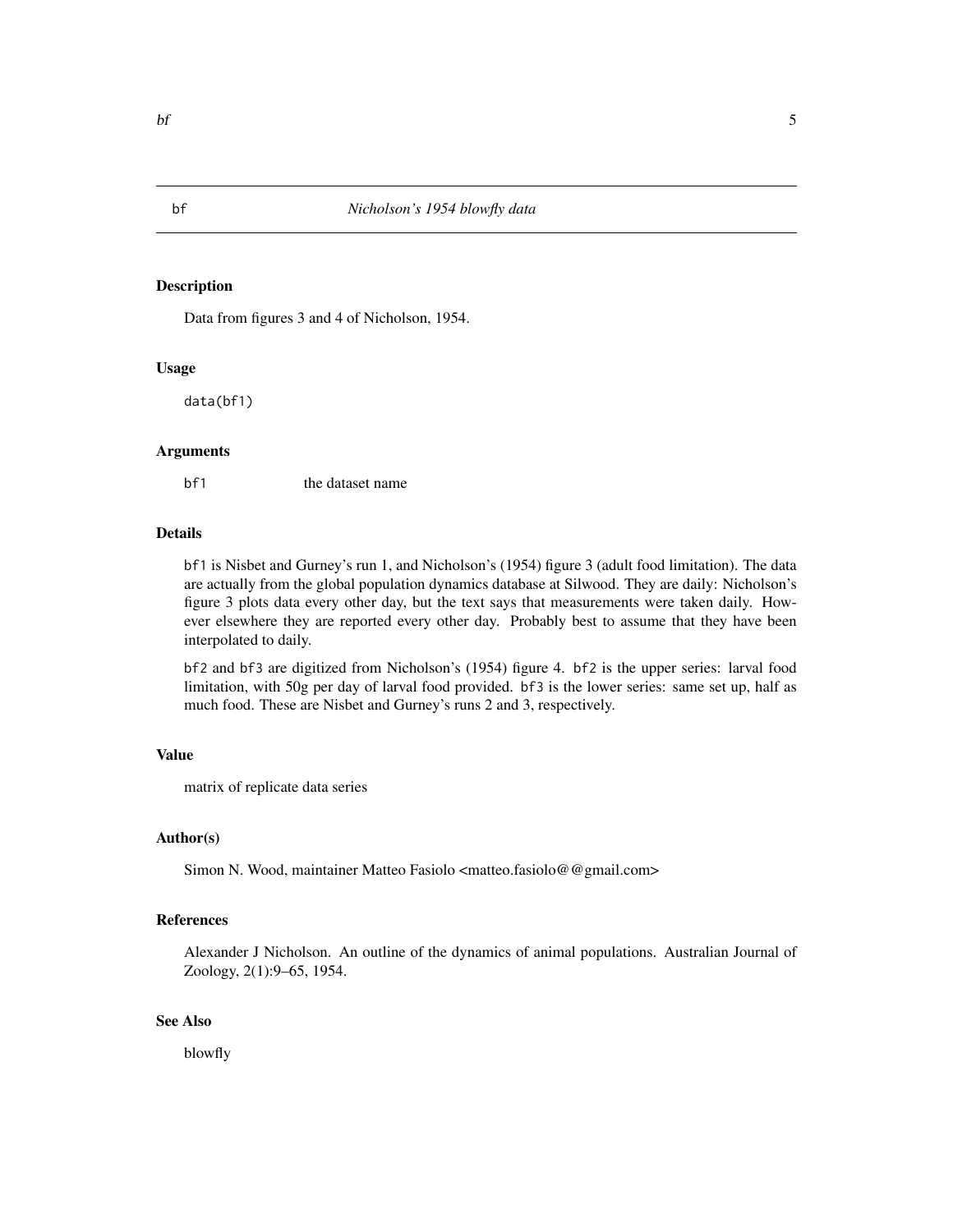# Examples

```
library(synlik)
data(bf1)
data(bf2)
data(bf3)
par(mfrow=c(3,1),mar=c(4,4,1,1))
with(bf1,plot(day,pop,type="l"))
with(bf1,points(day,pop,pch=20,cex=.8))
abline(mean(bf1$pop),0,col=2); abline(median(bf1$pop),0,col=3);
with(bf2,plot(day,pop,type="l"))
with(bf2,points(day,pop,pch=20,cex=.8))
abline(mean(bf2$pop),0,col=2); abline(median(bf2$pop),0,col=3);
with(bf3,plot(day,pop,type="l"))
with(bf3,points(day,pop,pch=20,cex=.8))
abline(mean(bf3$pop),0,col=2); abline(median(bf3$pop),0,col=3);
```
<span id="page-5-1"></span>blowSimul *Simulates from the blowfly model*

# Description

Simulator for the blowfly model proposed by Wood (2010).

#### Usage

```
blowSimul(param, nsim, extraArgs, ...)
```
#### Arguments

| param     | vector of log-parameters: delta, P, N0, var.p, tau and var.d. The interpretation of<br>these parameters is described in Wood (2010). |
|-----------|--------------------------------------------------------------------------------------------------------------------------------------|
| nsim      | Number of simulations from the model.                                                                                                |
| extraArgs | A named list of additional arguments:                                                                                                |
|           | $\bullet$ n0bs = Length of each simulated time series.                                                                               |
|           | • nBurn = Number of initial steps to be discarded before saving the following<br>nobs steps.                                         |
|           | • steps = Positive integer. If steps == $n$ the observations correspond to $n$<br>time steps.                                        |
| $\ddotsc$ | Need for compatibility with synlik, but not used.                                                                                    |

# Value

A matrix nsim by nObs, where each row is a simulated path.

#### Author(s)

Simon Wood and Matteo Fasiolo <matteo.fasiolo@gmail.com>.

<span id="page-5-0"></span>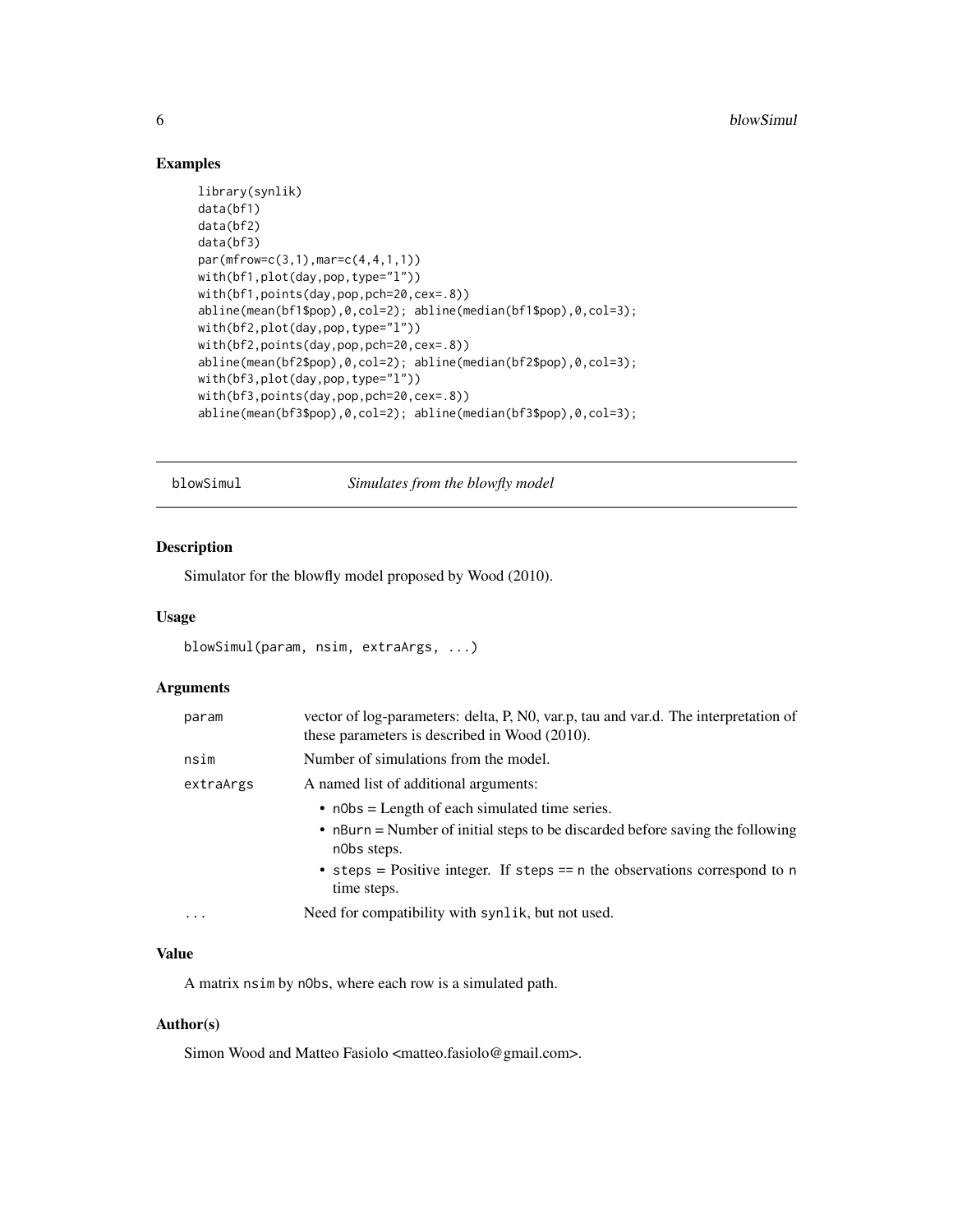#### <span id="page-6-0"></span>blow\_sl  $\sim$  7

#### References

Simon N Wood. Statistical inference for noisy nonlinear ecological dynamic systems. Nature, 466(7310):1102–1104, 2010.

Brillinger, D. R., J. Guckenheimer, P. Guttorp, and G. Oster. 1980. Empirical modelling of population time series data: the case of age and density dependent vital rates. Lectures on Mathematics in the Life Sciences13:65-90.

Nicholson, A. J. 1957. The self-adjustment of populations to change. Cold Spring Harbor Symposia on Quantitative Biology22:153-173.

#### See Also

[blow\\_sl](#page-6-1)

#### Examples

```
tmp <- blowSimul(param = log( c( 'delta' = 0.16, 'P' = 6.5, 'N0' = 400, 'N)"var.p" = 0.1, "tau" = 14, "var.d" = 0.1),
                 nsim = 2,
                 extraArgs = list("nObs" = 200, "nBurn" = 1000, "steps" = 2))
matplot(t(tmp), type = 'l', ylab = "Y", xlab = "Time")
```
<span id="page-6-1"></span>blow\_sl *Blowfly model*

# Description

synlik object containing the blowfly model proposed by Wood (2010). The main components are the simulator [blowSimul](#page-5-1) and the statistics blowStats, described in the same reference.

#### Author(s)

Simon Wood and Matteo Fasiolo <matteo.fasiolo@gmail.com>.

# References

Simon N Wood. Statistical inference for noisy nonlinear ecological dynamic systems. Nature, 466(7310):1102–1104, 2010.

### See Also

[blowSimul](#page-5-1)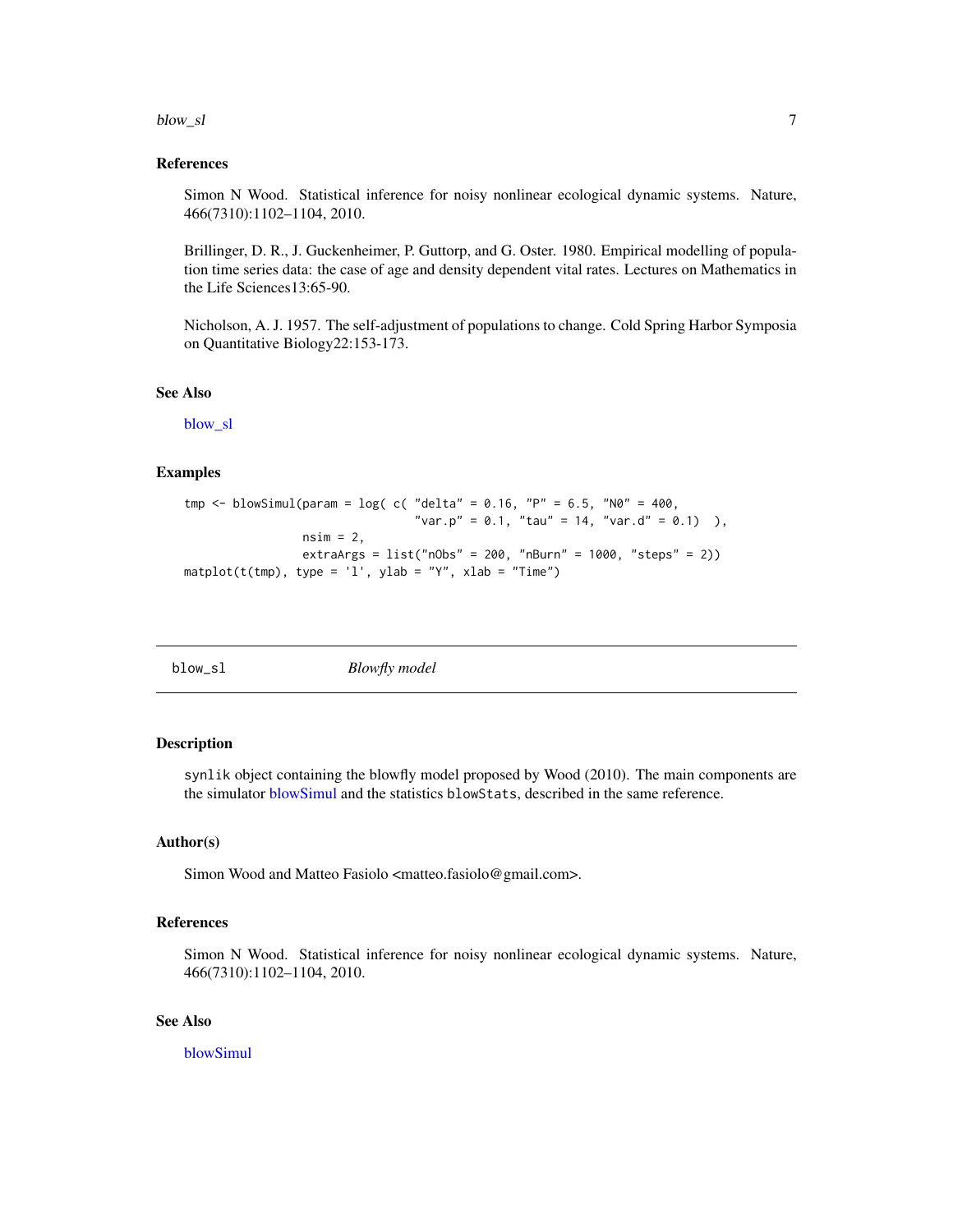#### Examples

```
data(blow_sl)
plot(blow_sl)
simulate(blow_sl, stats = TRUE)
slik(blow_sl,
    param = log( c( "delta" = 0.16, "P" = 6.5, "N0" = 400,"var.p" = 0.1, "tau" = 14, "var.d" = 0.1) ),
     nsim = 1e3# Using Nicholson's data
data(bf1)
plot(blow_sl)
blow_sl@data <- bf1$pop
blow_sl@extraArgs$obsData <- bf1$pop #Important: blow_sl@blowStats uses the observed data
slik(blow_sl,
    param = \log( c( "delta" = 0.16, "P" = 6.5, "N0" = 400,
                     "var.p" = 0.1, "tau" = 14, "var.d" = 0.1) ),
    nsim = 1e3
```

| checkNorm |  |
|-----------|--|
|           |  |

*Checking the multivariate normal approximation.* 

#### Description

Given an object of class synlik this routine provides a graphical check of whether the distribution of the random summary statistics is multivariate normal.

#### Usage

```
checkNorm(object, param = object@param, nsim = 1000, observed = NULL,
 cex.axis = 1, cex.lab = 1, ...)
```
#### Arguments

| object   | An object of class synlik or a matrix where each row is a random vector.                                                                                          |
|----------|-------------------------------------------------------------------------------------------------------------------------------------------------------------------|
| param    | A vector of model's parameters at which the summary statistics will be simu-<br>lated.                                                                            |
| nsim     | number of summary statistics to be simulated if object is of class synlik, oth-<br>erwise it is not used.                                                         |
| observed | A vector of observed summary statistics. By default NULL, so object@data will<br>be used as observed statistics. It will be looked at only if object is a matrix. |
| cex.axis | Axis scale expansion factor.                                                                                                                                      |

<span id="page-7-0"></span>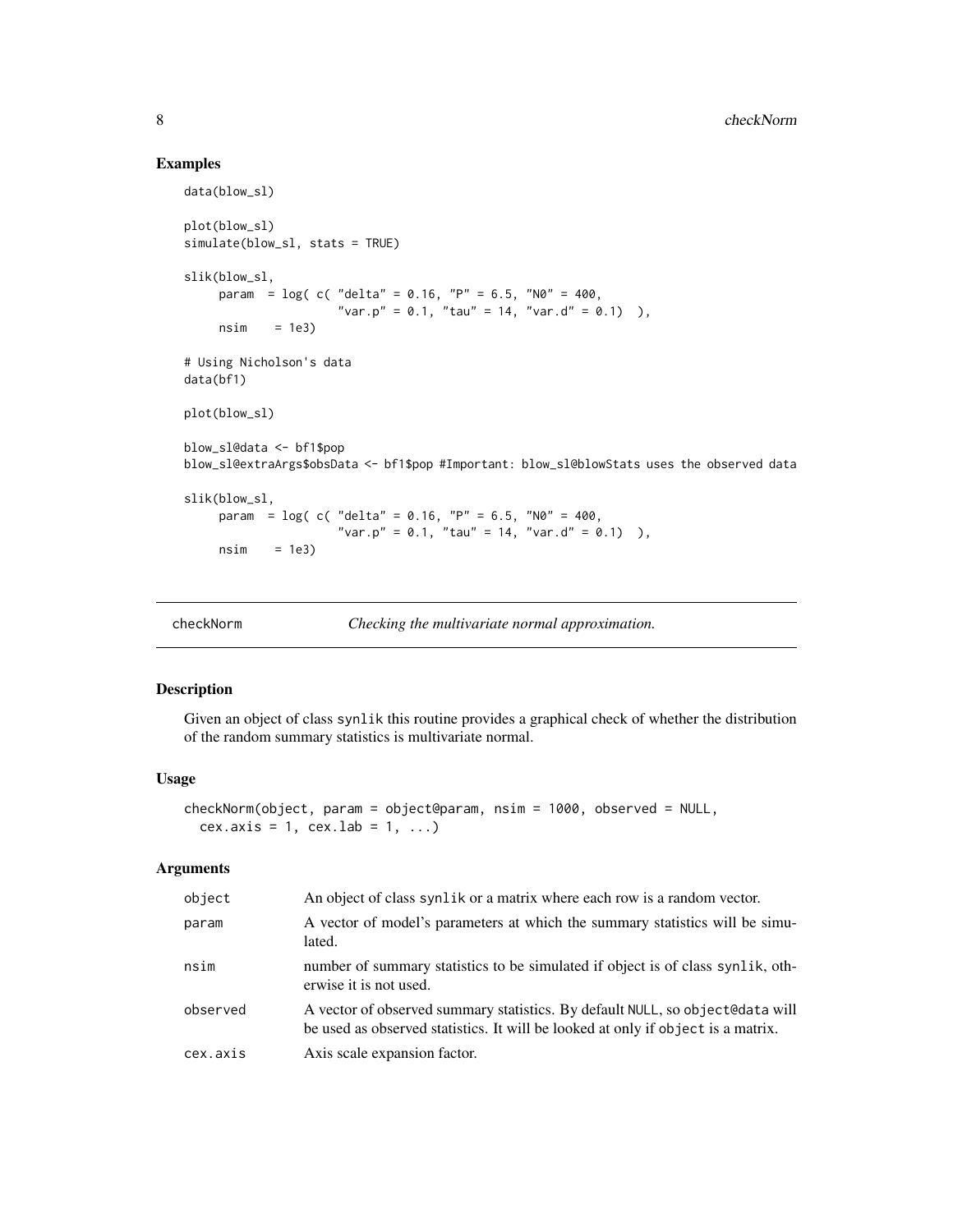#### checkNorm 9

| cex.lab                 | Axis label expansion factor.                                                                                                                                                  |
|-------------------------|-------------------------------------------------------------------------------------------------------------------------------------------------------------------------------|
| $\cdot$ $\cdot$ $\cdot$ | additional arguments to be passed to object@simulator and object@summaries.<br>In general I would avoid using it and including in object@extraArgs every-<br>thing they need. |

# Details

The method is from section 7.5 of Krzanowski (1988). The replicate vectors of summary statistic S are transformed to variables which should be univariate chi squared r.v.s with DoF given by the number of rows of S. An appropriate QQ-plot is produced, and the proportion of the data differing substantially from the ideal line is reported. Deviations at the right hand end of the plot indicate that the tail behaviour of the Normal approximation is poor: in the context of synthetic likelihood this is of little consequence. Secondly, s is transformed to a vector which should be i.i.d.  $N(0,1)$ under multivariate normality, and a QQ plot is produced. Unfortunately this approach is not very useful unless the dimension of s is rather large. In simulations, perfectly MVN data produce highly variable results, so that the approach lacks any real power.

# Value

Mainly produces plots and prints output. Also an array indicating proportion of simulated statistics smaller than observed.

### Author(s)

Simon N. Wood, maintained by Matteo Fasiolo <matteo.fasiolo@gmail.com>.

# References

Krzanowski, W.J. (1988) Principles of Multivariate Analysis. Oxford.

```
#### Create Object
data(ricker_sl)
```

```
#### Simulate from the object
ricker_sl@data <- simulate(ricker_sl)
ricker_sl@extraArgs$obsData <- ricker_sl@data
```

```
#### Checking multivariate normality
checkNorm(ricker_sl)
```

```
# With matrix input
checkNorm(matrix(rnorm(200), 100, 2))
```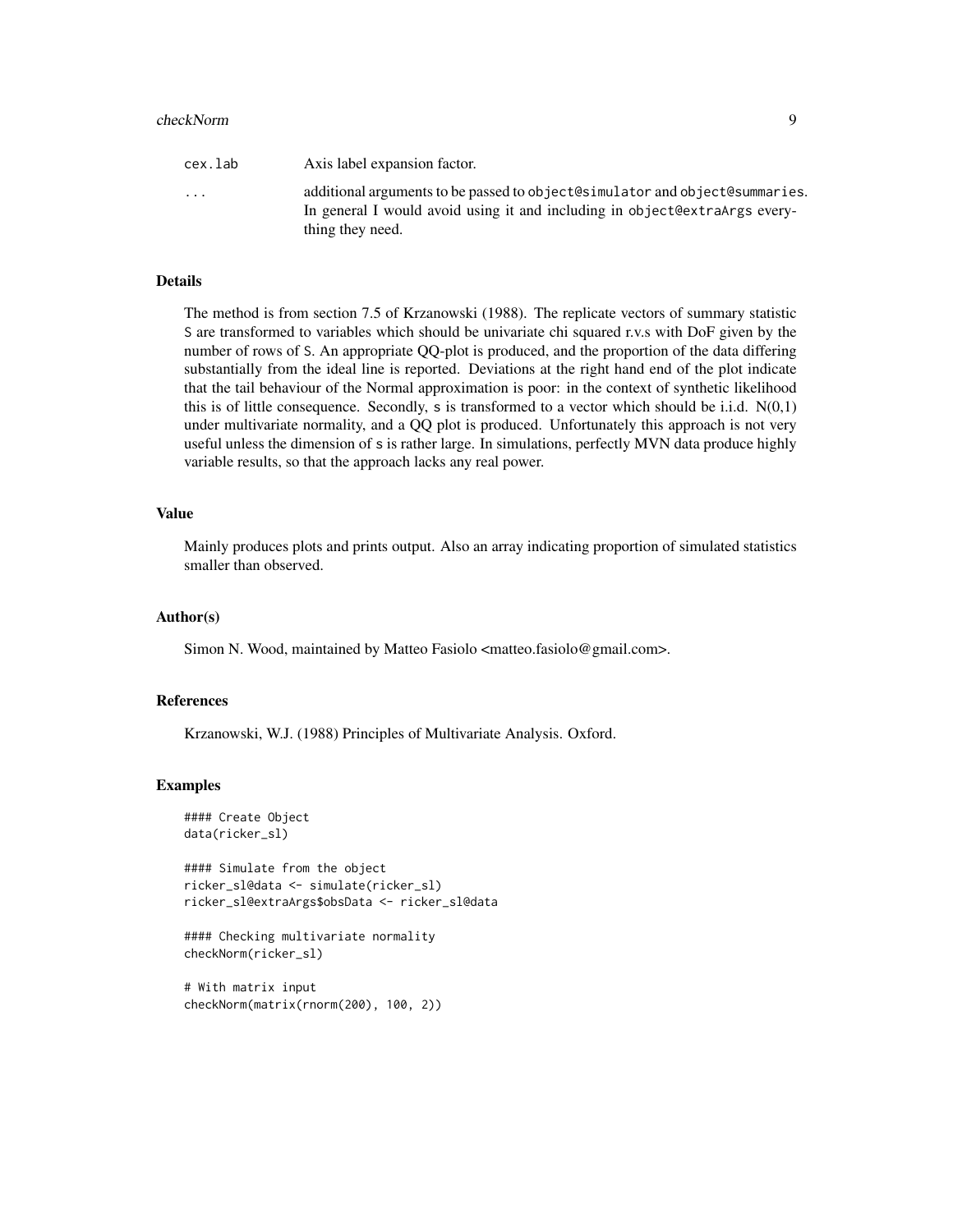<span id="page-9-0"></span>

Generic function, that given the results of an estimation procedure (ex. MCMC or maximum likelihood optimization) continues the procedure for some more iterations.

# Usage

```
continue(object, ...)
## S4 method for signature 'smcmc'
continue(object, niter = object@niter, nsim = object@nsim,
 propCov = object@propCov, targetRate = object@targetRate,
  recompute = object@recompute, multicore = object@multicore,
  ncores = object@ncores, cluster = NULL, control = object@control, ...)
```
# Arguments

| object     | An object representing the results of an estimation procedure which we wish to<br>continue. For example it might represents an MCMC chain.                                                  |
|------------|---------------------------------------------------------------------------------------------------------------------------------------------------------------------------------------------|
| $\cdots$   | additional arguments to be passed to slik function, see slik.                                                                                                                               |
| niter      | see smcmc-class.                                                                                                                                                                            |
| nsim       | see smcmc-class.                                                                                                                                                                            |
| propCov    | see smcmc-class.                                                                                                                                                                            |
| targetRate | see smcmc-class.                                                                                                                                                                            |
| recompute  | see smcmc-class.                                                                                                                                                                            |
| multicore  | see smcmc-class.                                                                                                                                                                            |
| ncores     | see smcmc-class.                                                                                                                                                                            |
| cluster    | an object of class c("SOCKcluster", "cluster"). This allowes the user to<br>pass her own cluster, which will be used if multicore == TRUE. The user has to<br>remember to stop the cluster. |
| control    | see smcmc-class.                                                                                                                                                                            |

#### Details

When is ("smcmc", object) == TRUE continues MCMC estimation of an object of class smcmc. All input parameters are defaulted to the corresponding slots in the input object, with the exception of cluster. The chain restarts were it ended, burn-in is set to zero, the same prior (if any) is used.

### Value

An object of the same class as object, where the results of the estimation have been updated.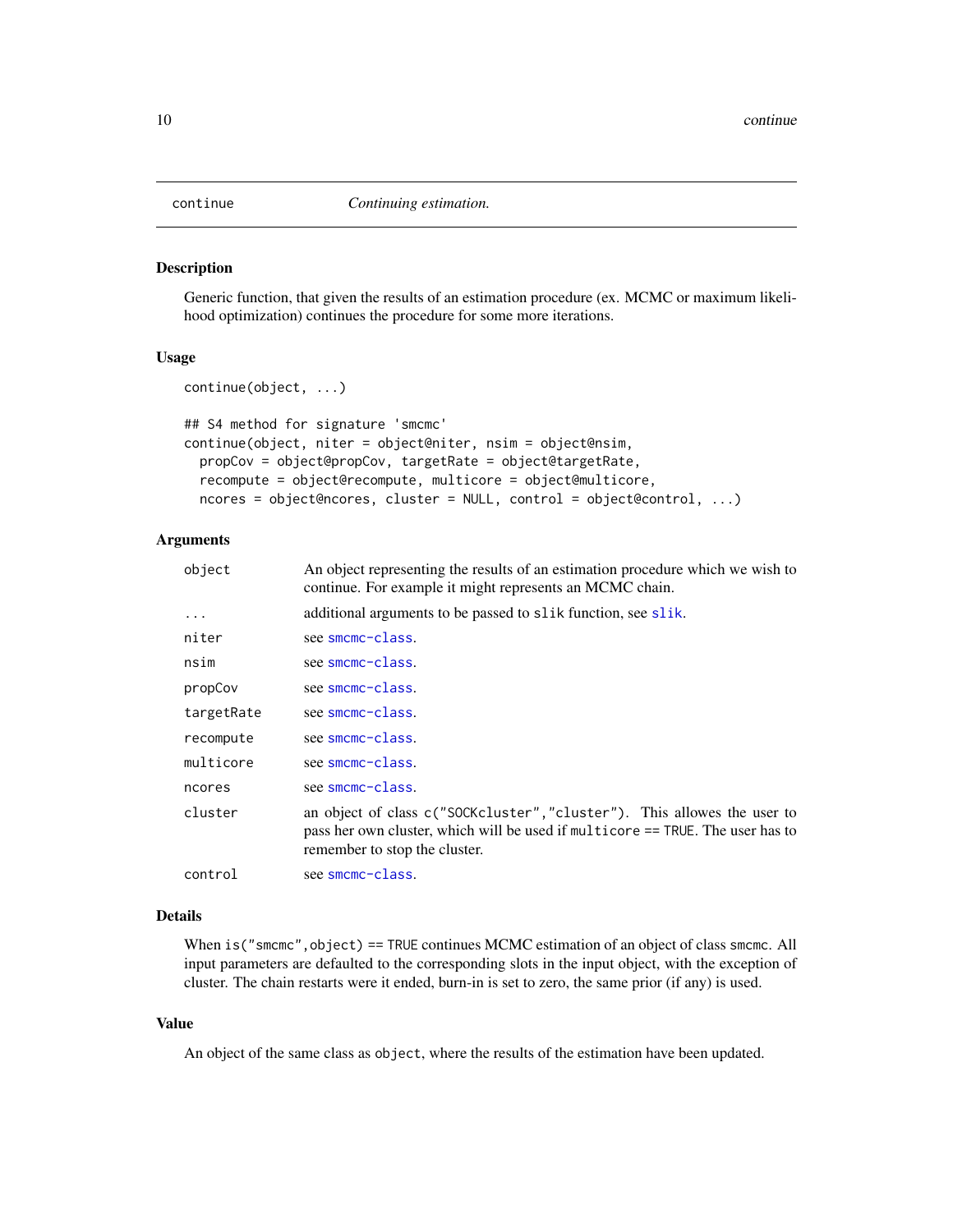#### <span id="page-10-0"></span>extractCorr 11

# See Also

For examples, see [smcmc-class](#page-24-1).

extractCorr *Extracting correlations from a covariance matrix*

# Description

Extracting correlations from a covariance matrix

# Usage

extractCorr(mat)

# Arguments

mat A covariance matrix.

# Value

The correlation matrix embedded in mat.

# Examples

```
# 2 dimensional case
d \leq -2tmp <- matrix(rnorm(d^2), d, d)
mcov <- tcrossprod(tmp, tmp)
# Covariance matrix
mcov
# Correlation matrix
extractCorr(mcov)
```
functionOrNULL-class *Dummy class*

# Description

Class unions for internal use only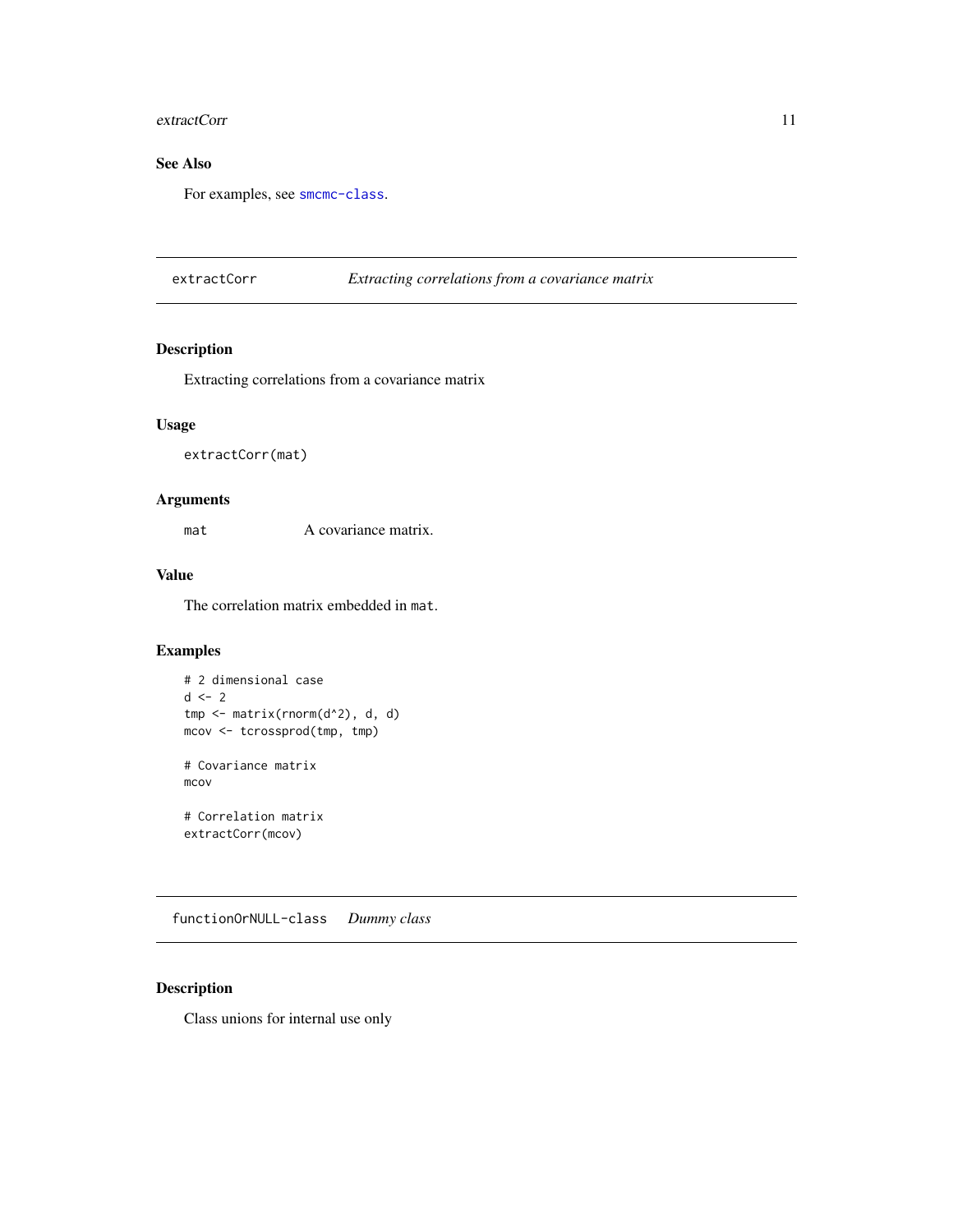<span id="page-11-0"></span>

This functions are for internal use only.

# Author(s)

Simon Wood and Matteo Fasiolo <matteo.fasiolo@gmail.com>.

nlar *Estimate non-linear autoregressive coefficients*

# Description

Function that, give time series data, transforms them into summary statistics using polynomial autoregression.

#### Usage

nlar(x, lag, power)

# Arguments

| $\mathbf{x}$ | a matrix. Each column contains a replicate series. |
|--------------|----------------------------------------------------|
| lag          | vector of lags, for rhs terms.                     |
| power        | vector of powers, for rhs terms.                   |

# Value

a matrix where each column contains the coefficients for a different replicate.

# Author(s)

Simon N. Wood, maintainer Matteo Fasiolo <matteo.fasiolo@gmail.com>.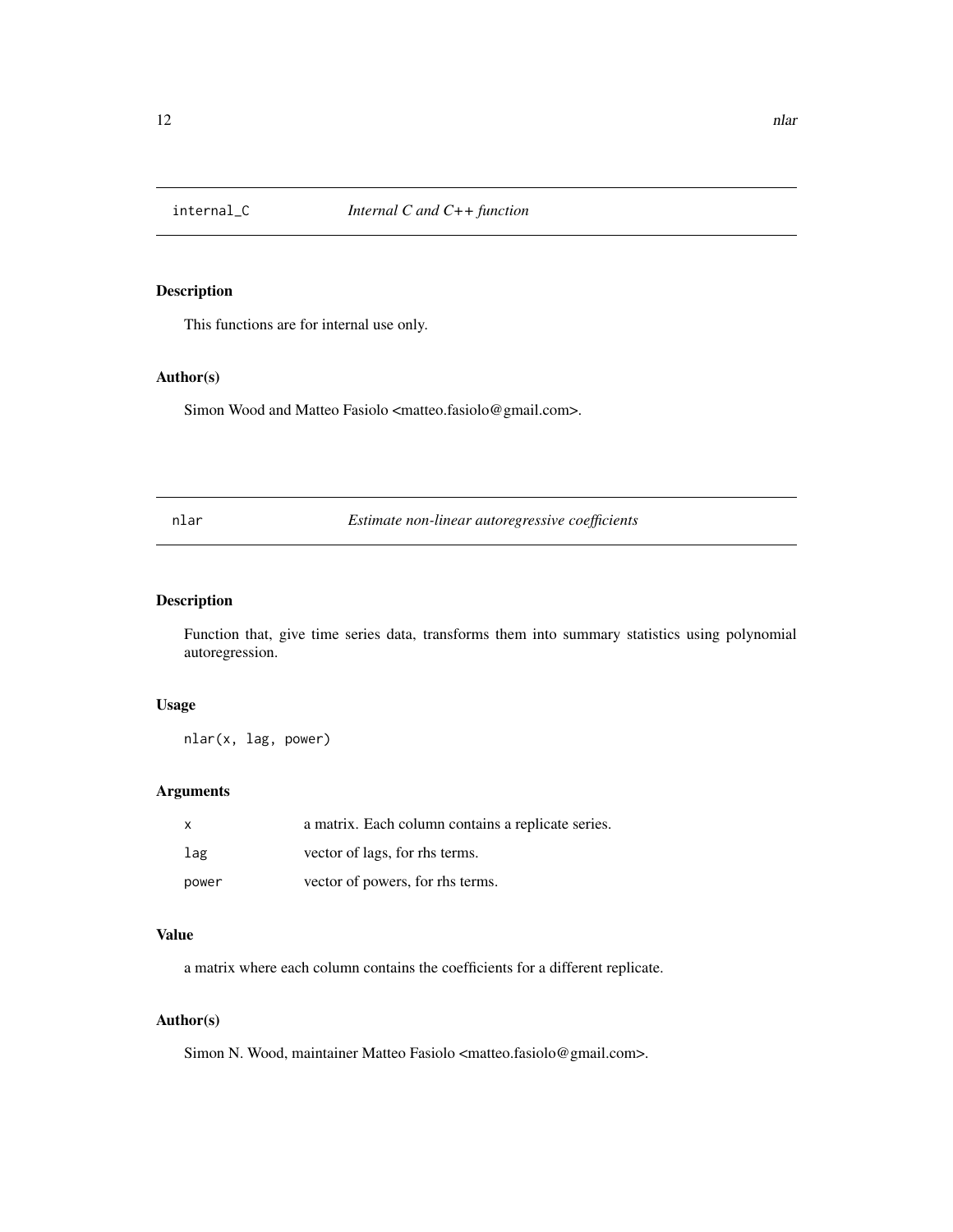# <span id="page-12-0"></span>Examples

```
library(synlik)
set.seed(10)
x <- matrix(runif(200),100,2)
beta <- nlar(x, lag=c(1,1), power=c(1,2))y \leq x[, 1]y \le y - \text{mean}(y)z <- y[1:99];y <- y[2:100]
lm(y-z+I(z^2)-1)beta
## NA testing
x[5,1] <- x[45,2] <- NA
beta \leq - nlar(x, lag=c(1,1), power=c(1,2))
y \leq x[, 1]y \le y - \text{mean}(y,na.\text{rm=TRUE})z <- y[1:99];y <- y[2:100]
lm(y^2+I(z^2)-1)beta
## higher order...
set.seed(10)
x \le - matrix(runif(100),100,2)
beta <- nlar(x,lag=c(6,6,6,1,1),power=c(1,2,3,1,2))
k <- 2
y \leftarrow x[, k]y \leftarrow y - \text{mean}(y)ind \leftarrow (1+6):100
y6 <- y[ind-6];y1 <- y[ind-1];y <- y[ind]
beta0 <- coef(lm(y~y6+I(y6^2)+I(y6^3)+y1+I(y1^2)-1))
as.numeric(beta[,k]);beta0;beta0-as.numeric(beta[,k])
```
numericOrNULL-class *Dummy class*

# Description

Class unions for internal use only

orderDist *Summarize marginal distribution of (differenced) series.*

#### Description

Summarizes (difference) distribution of replicate series, by regressing ordered differenced series on a reference series (which might correspond to observed data).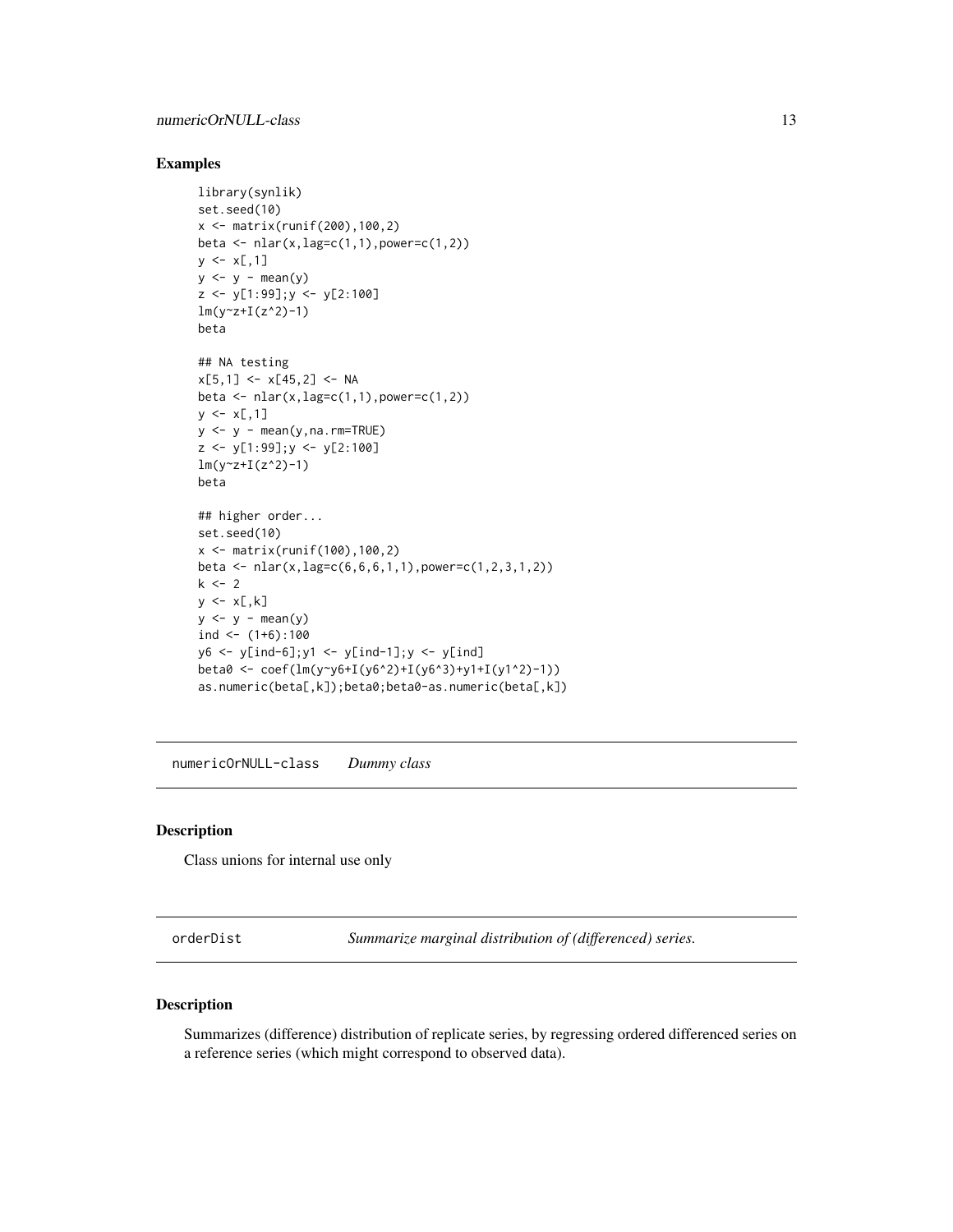# <span id="page-13-0"></span>14 plot-smcmc

#### Usage

orderDist(x, z, np = 3, diff = 1)

# Arguments

| X              | a matrix. Each column contains a replicate series. |
|----------------|----------------------------------------------------|
| $\overline{z}$ | vector of lags, for rhs terms.                     |
| np             | maximum power on rhs of regression.                |
| diff           | order of differencing (zero for none).             |

# Value

a matrix where each column contains the coefficients for a different replicate.

#### Author(s)

Simon N. Wood, maintainer Matteo Fasiolo <matteo.fasiolo@gmail.com>.

# Examples

```
library(synlik)
set.seed(10)
n < -100; nr < -3x <- matrix(runif(n*nr),n,nr)
z \leftarrow runif(n)beta <- orderDist(x,z,np=3,diff=1)
zd \le z;xd \le \times \lbrack, 3]
zd \leftarrow diff(zd,1); xd \leftarrow diff(xd,1)zd \leftarrow sort(zd); zd \leftarrow zd - mean(zd)xd \le -\text{sort}(xd); xd \le -\text{xd} - \text{mean}(xd)lm(xd~zd+I(zd^2)+I(zd^3)-1)
```
plot-smcmc *Plotting objects of class* smcmc*.*

# Description

Method for plotting an object of class smcmc.

#### Usage

```
## S4 method for signature 'smcmc,missing'
plot(x, trans = NULL, addPlot1 = NULL,addPlot2 = NULL, ...)
```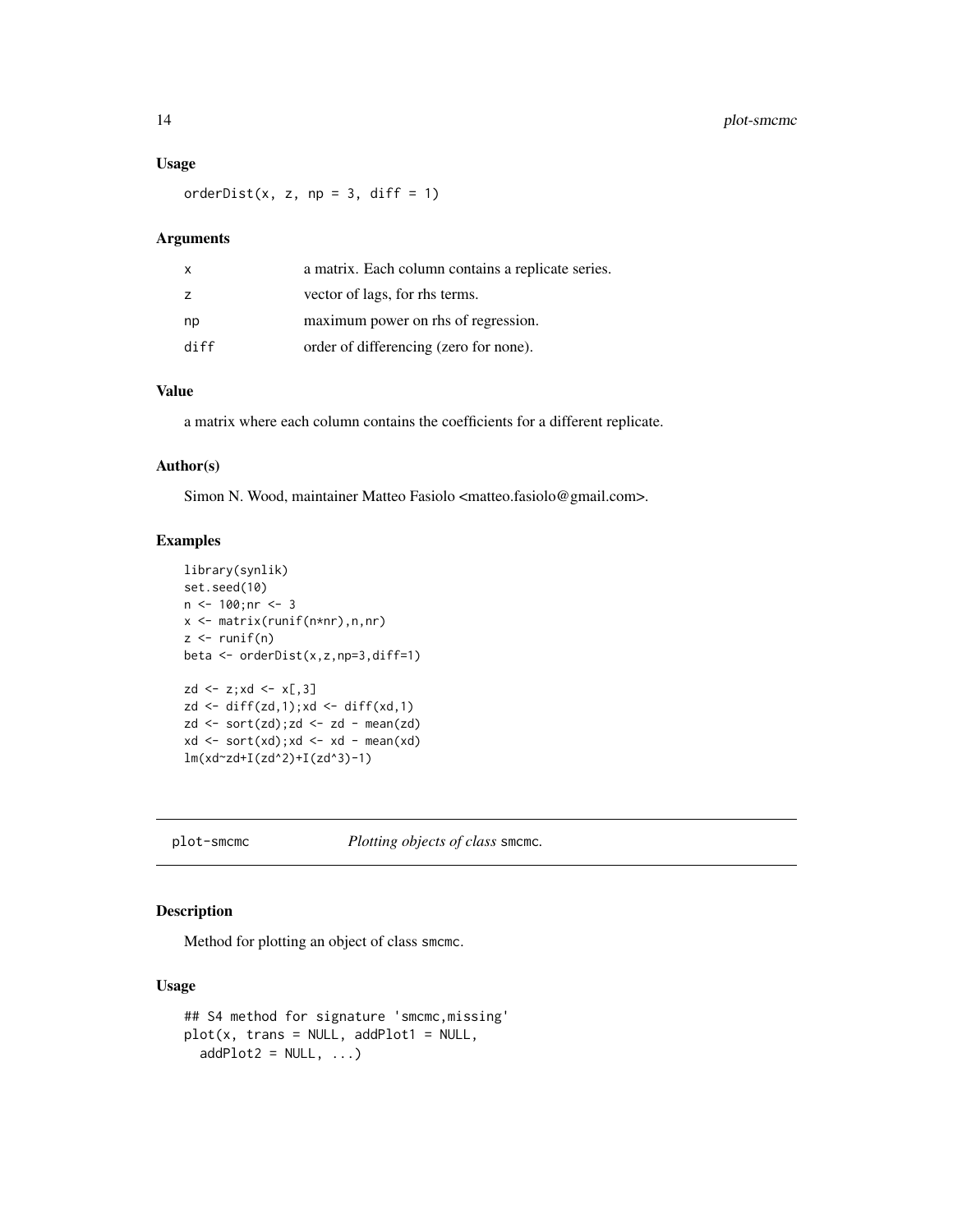# <span id="page-14-0"></span>plot-synlik 15

#### Arguments

| $\times$ | An object of class smcmc.                                                                                                                                                                              |
|----------|--------------------------------------------------------------------------------------------------------------------------------------------------------------------------------------------------------|
| trans    | Name list or vector containing names of transforms for some parameters (ex:<br>$list("par1" = "exp", "par2" = "log")$ . The transformations will be applied<br>before plotting.                        |
| addPlot1 | Name of additional plotting function that will be call after the MCMC chain<br>have been plotted. It has to have prototype $fun(nam, \ldots)$ where nam will be the<br>parameter name. See "examples". |
| addPlot2 | Name of additional plotting function that will be call after the histograms have<br>been plotted. It has to have prototype $fun(nam,)$ where nam will be the<br>parameter name. See "examples".        |
| $\cdot$  | additional arguments to be passed to the plotting functions.                                                                                                                                           |

### See Also

[smcmc-class](#page-24-1), [plot](#page-0-0).

# Examples

```
data(ricker_smcmc)
```

```
# Functions for additional annotations (true parameters)
addline1 <- function(parNam, ...){
               abline(h = exp(ricker_smcmc@param[parNam]), lwd = 2, lty = 2, col = 3)
               }
addline2 <- function(parNam, ...){
               abline(v = exp(ricker_smcmc@param[parNam]), lwd = 2, lty = 2, col = 3)}
# Transformations (exponentials)
trans <- rep("exp", 3)
names(trans) <- names(ricker_smcmc@param)
```

```
plot(ricker_smcmc,
     trans = trans,
     addPlot1 = "addline1",
    addPlot2 = "addline2")
```
plot-synlik *Method for plotting an object of class* synlik*.*

### Description

It basically calls the slot object@plotFun with input object@data, if it has been provided by the user. Otherwise it tries to use the  $plot(x = object0data,y,...)$  generic.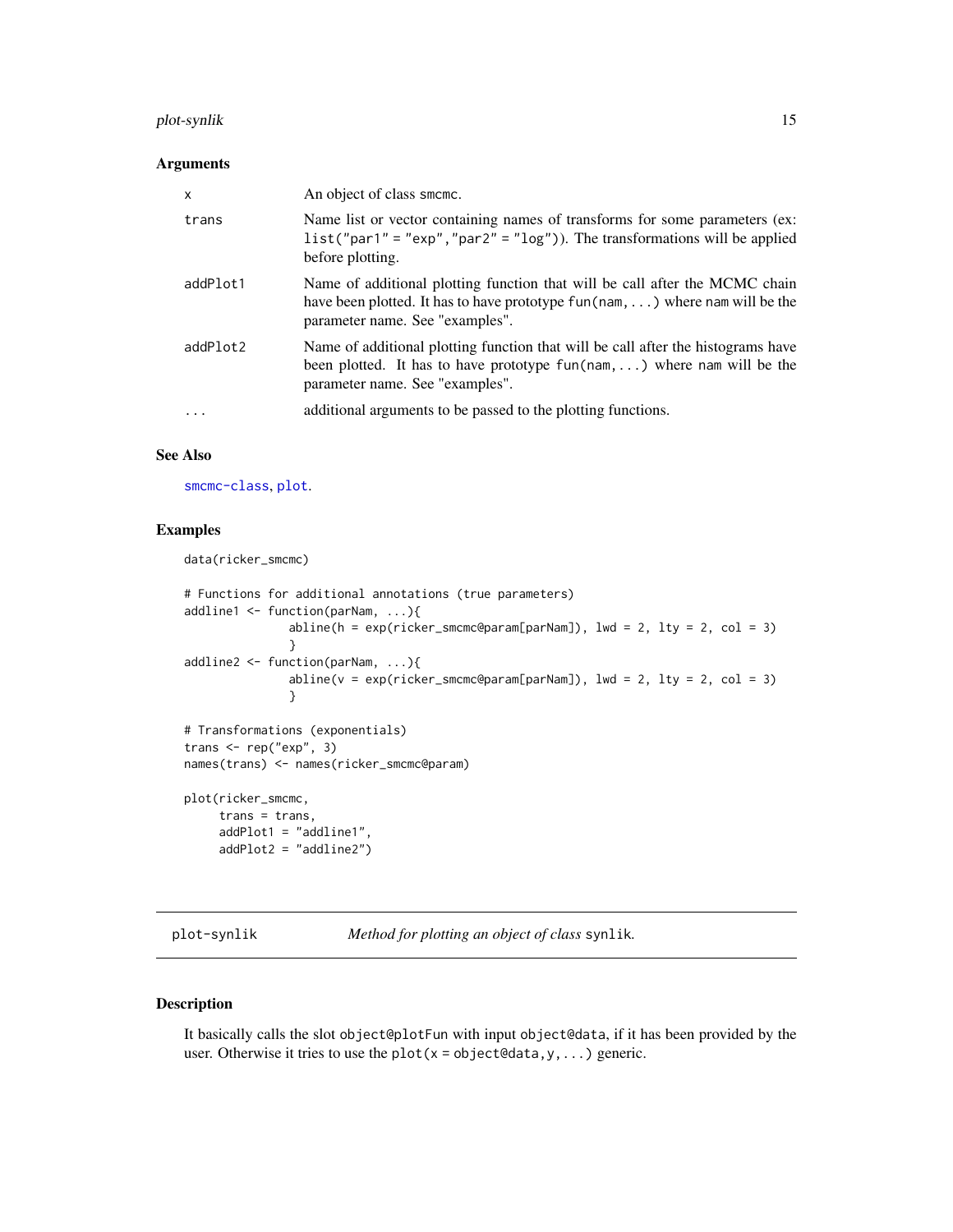## <span id="page-15-0"></span>Usage

```
## S4 method for signature 'synlik,missing'
plot(x, y, ...)
```
#### Arguments

| $\mathsf{x}$ | An object of class synlik.                             |
|--------------|--------------------------------------------------------|
| - V          | Useless argument, only here for compatibility reasons. |
| .            | additional arguments to be passed to object@plotFun.   |

#### Author(s)

Matteo Fasiolo <matteo.fasiolo@gmail.com>

#### See Also

[synlik-class](#page-26-1), [plot](#page-0-0).

#### Examples

data(ricker\_sl)

# Using ricker\_sl@plotFun plot(ricker\_sl)

```
# Using generic plot, doesn't work well because object@data is a matrix.
ricker_sl@plotFun <- NULL
plot(ricker_sl)
```
# <span id="page-15-1"></span>rickerSimul *Simulates from the ricker model*

#### Description

Simulator for the stochastic Ricker model, as described by Wood (2010). The observations are Y\_t ~ Pois(Phi \* N\_t), and the dynamics of the hidden state are given by N\_t = r \* N\_{t-1} \* exp(  $-N_{-} \{t-1\} + e_{-} t$ , where  $e_{-} t \sim N(0, \text{Sigma}^2)$ .

#### Usage

```
rickerSimul(param, nsim, extraArgs, ...)
```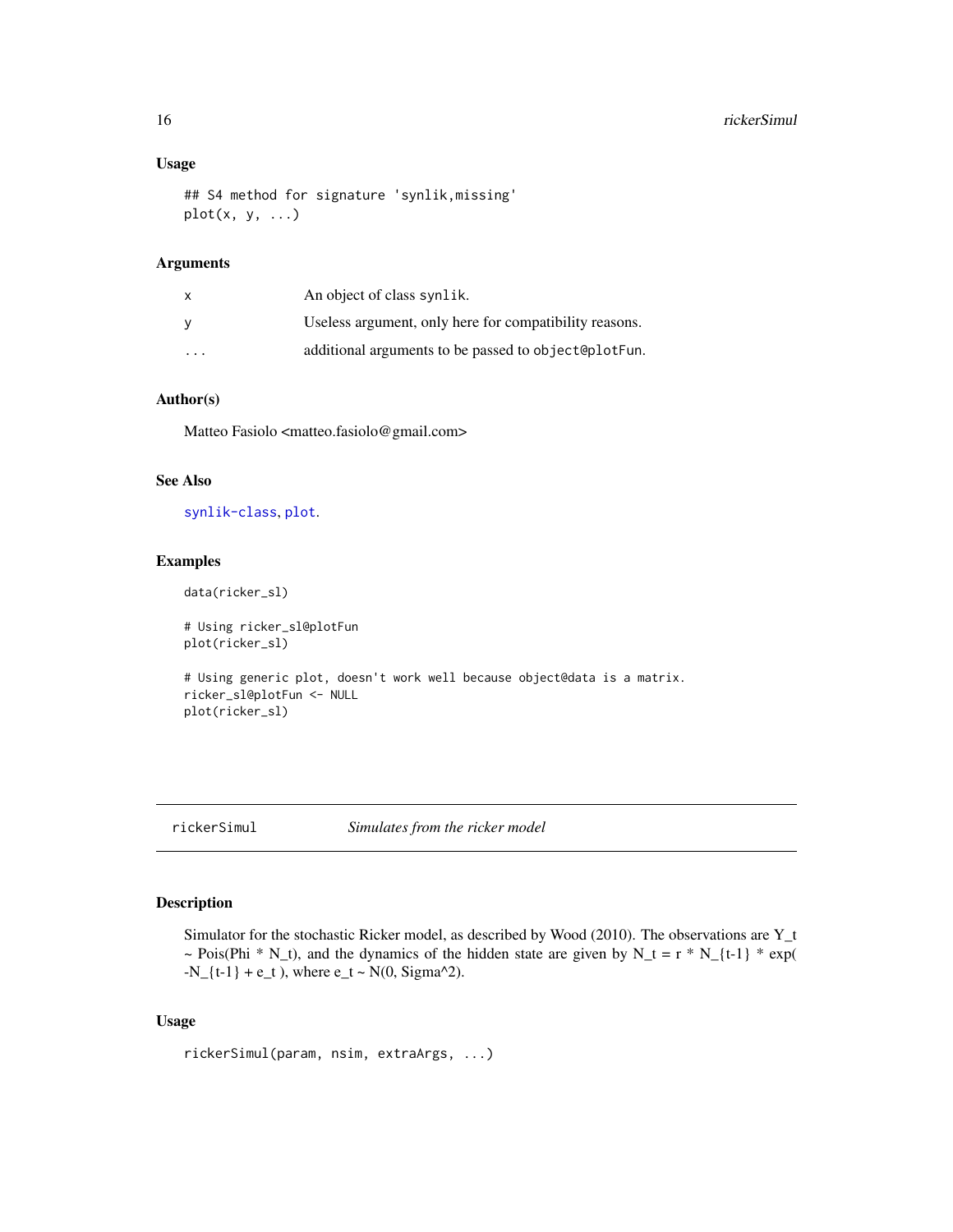#### <span id="page-16-0"></span>rickerSimul 17

#### Arguments

| param     | vector of log-parameters: logR, logSigma, logPhi. Alternatively a matrix nsim<br>by 3 were each row is a different parameter vector.                           |
|-----------|----------------------------------------------------------------------------------------------------------------------------------------------------------------|
| nsim      | Number of simulations from the model.                                                                                                                          |
| extraArgs | A named list of additional arguments:                                                                                                                          |
|           | $\bullet$ n0bs = Length of each simulated time series.<br>$\bullet$ nBurn = Number of initial steps to be discarded before saving the following<br>nobs steps. |
|           | • randInit = if TRUE (default) the initial state N0 is runif( $\theta$ , 1), otherwise<br>it is equal to extraArgs\$initVal.                                   |
|           | • init Val = initial value NO, used only if extra Args $\frac{1}{1}$ = TRUE.                                                                                   |
| $\cdots$  | Need for compatibility with synlik, but not used.                                                                                                              |

### Value

A matrix nsim by nObs, where each row is a simulated path.

# Author(s)

Simon Wood and Matteo Fasiolo <matteo.fasiolo@gmail.com>.

#### References

Simon N Wood. Statistical inference for noisy nonlinear ecological dynamic systems. Nature, 466(7310):1102–1104, 2010.

#### See Also

[ricker\\_sl](#page-17-1)

```
tmp <- rickerSimul(c(3.8, -1.2, 2.3), nsim = 2, extraArgs = list("nObs" = 50, "nBurn" = 200))
\text{matplot}(t(tmp), \text{ type} = 'l', \text{ ylab} = "Y", \text{ xlab} = "Time")parMat <- rbind(c(3.8, -1.2, 2.3), # Chaotic
                 c(2.5, -1.2, 2.3)) # Not Chaotic
par(mfrow = c(2, 1))tmp <- rickerSimul(parMat, nsim = 2, extraArgs = list("nObs" = 50, "nBurn" = 200))
plot(tmp[1, 1, type = 'l', ylab = "Y", xlab = "Time")plot(tmp[2, ], type = 'l', ylab = "Y", xlab = "Time")
```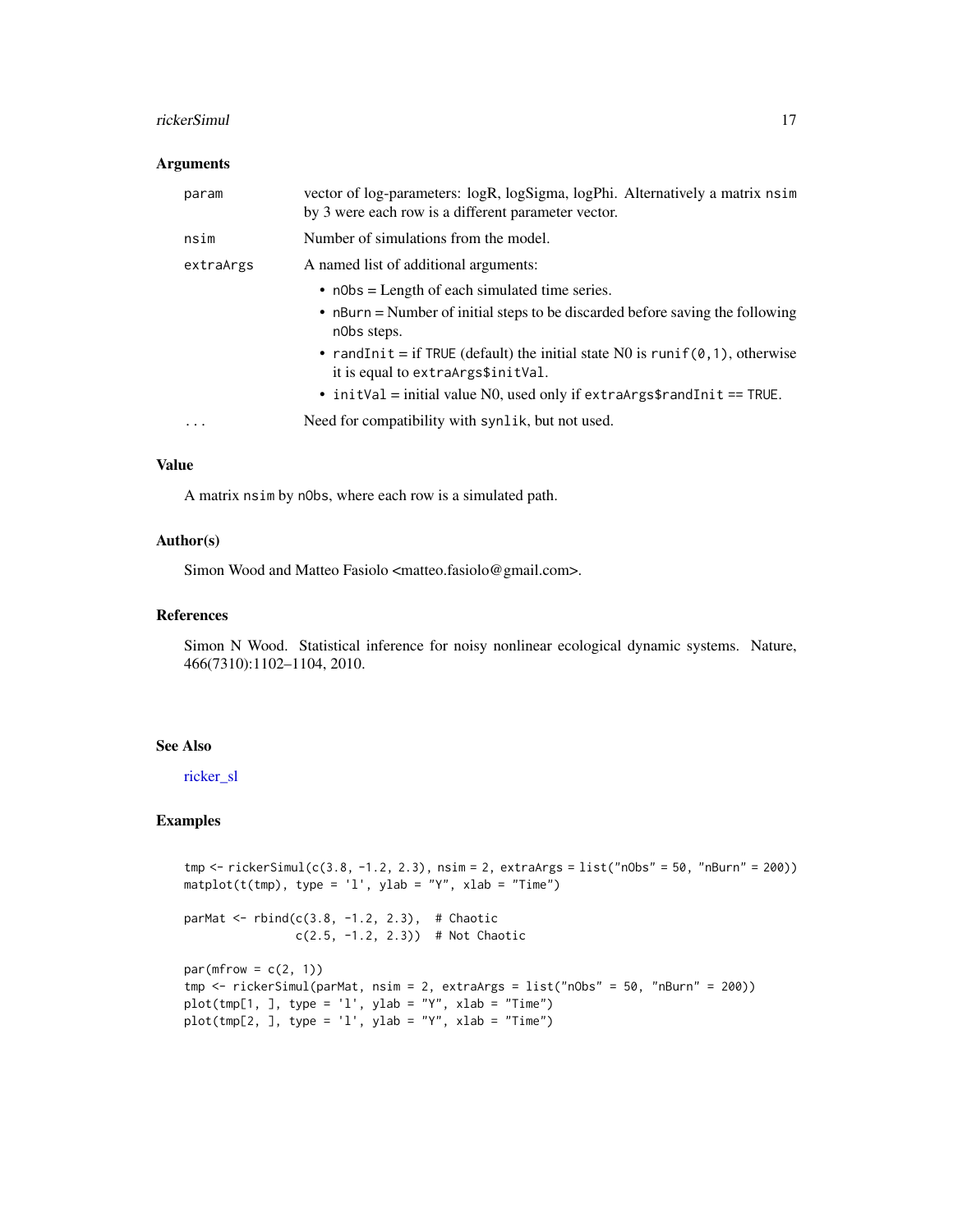<span id="page-17-1"></span><span id="page-17-0"></span>

ricker\_sl is synlik object containing the stochastic Ricker model, ricker\_smcmc is a smcmc object which also contains the results of some MCMC iterations. The model is described [rickerSimul](#page-15-1) and in Wood (2010). The main components of the object are the simulator [rickerSimul](#page-15-1) and the statistics rickerStats, described in the same reference.

# Author(s)

Simon Wood and Matteo Fasiolo <matteo.fasiolo@gmail.com>.

# References

Simon N Wood. Statistical inference for noisy nonlinear ecological dynamic systems. Nature, 466(7310):1102–1104, 2010.

#### See Also

#### [rickerSimul](#page-15-1)

```
data(ricker_sl)
plot(ricker_sl)
simulate(ricker_sl, stats = TRUE)
slik(ricker_sl,
    param = c( logR = 3.8, logSigma = log(0.3), logPhi = log(10)),nsim = 1e3# Using Nicholson's data
data(ricker_smcmc)
plot(ricker_smcmc)
```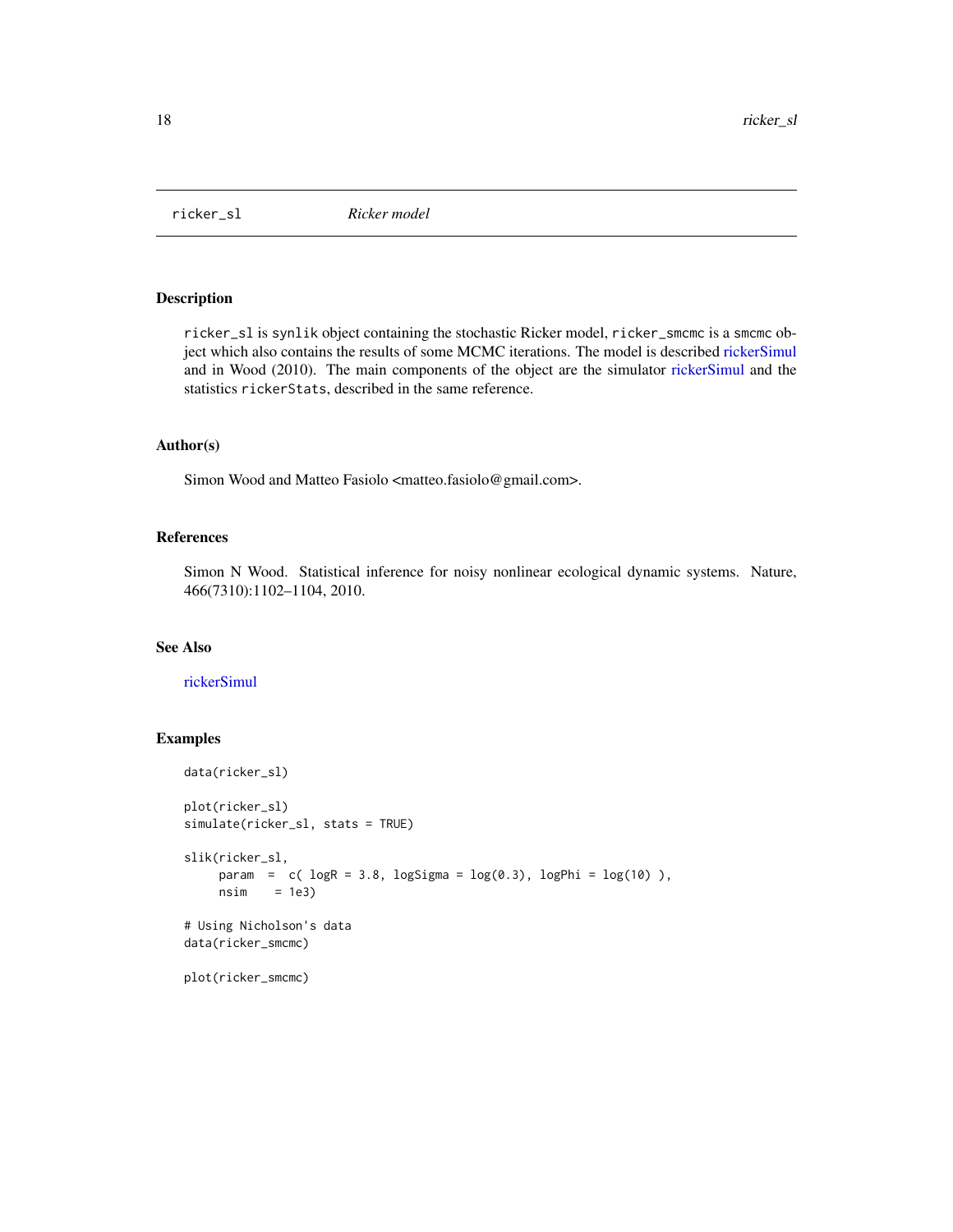<span id="page-18-0"></span>

Obtains a robust estimate of the covariance matrix of a sample of multivariate data, using Campbell's (1980) method as described on p231-235 of Krzanowski (1988).

# Usage

 $robCov(sY, alpha = 2, beta = 1.25)$ 

#### Arguments

| sY    | A matrix, where each column is a replicate observation on a multivariate r.v. |
|-------|-------------------------------------------------------------------------------|
| alpha | tuning parameter, see details.                                                |
| beta  | tuning parameter, see details.                                                |

#### Details

Campbell (1980) suggests an estimator of the covariance matrix which downweights observations at more than some Mahalanobis distance d.0 from the mean. d.0 is sqrt(nrow(sY))+alpha/sqrt(2). Weights are one for observations with Mahalanobis distance, d, less than d.0. Otherwise weights are d.0\*exp(-.5\*(d-d.0)^2/beta)/d. The defaults are as recommended by Campbell. This routine also uses pre-conditioning to ensure good scaling and stable numerical calculations.

#### Value

A list where:

- Ea square root of the inverse covariance matrix. i.e. the inverse cov matrix is  $t(E)$ %\*%E;
- half.ldet.VHalf the log of the determinant of the covariance matrix;
- mYThe estimated mean;
- sdThe estimated standard deviations of each variable.

#### Author(s)

Simon N. Wood, maintained by Matteo Fasiolo <matteo.fasiolo@gmail.com>.

# References

Krzanowski, W.J. (1988) Principles of Multivariate Analysis. Oxford. Campbell, N.A. (1980) Robust procedures in multivariate analysis I: robust covariance estimation. JRSSC 29, 231-237.

```
p \le -5; n \le -100Y <- matrix(runif(p*n),p,n)
robCov(Y)
```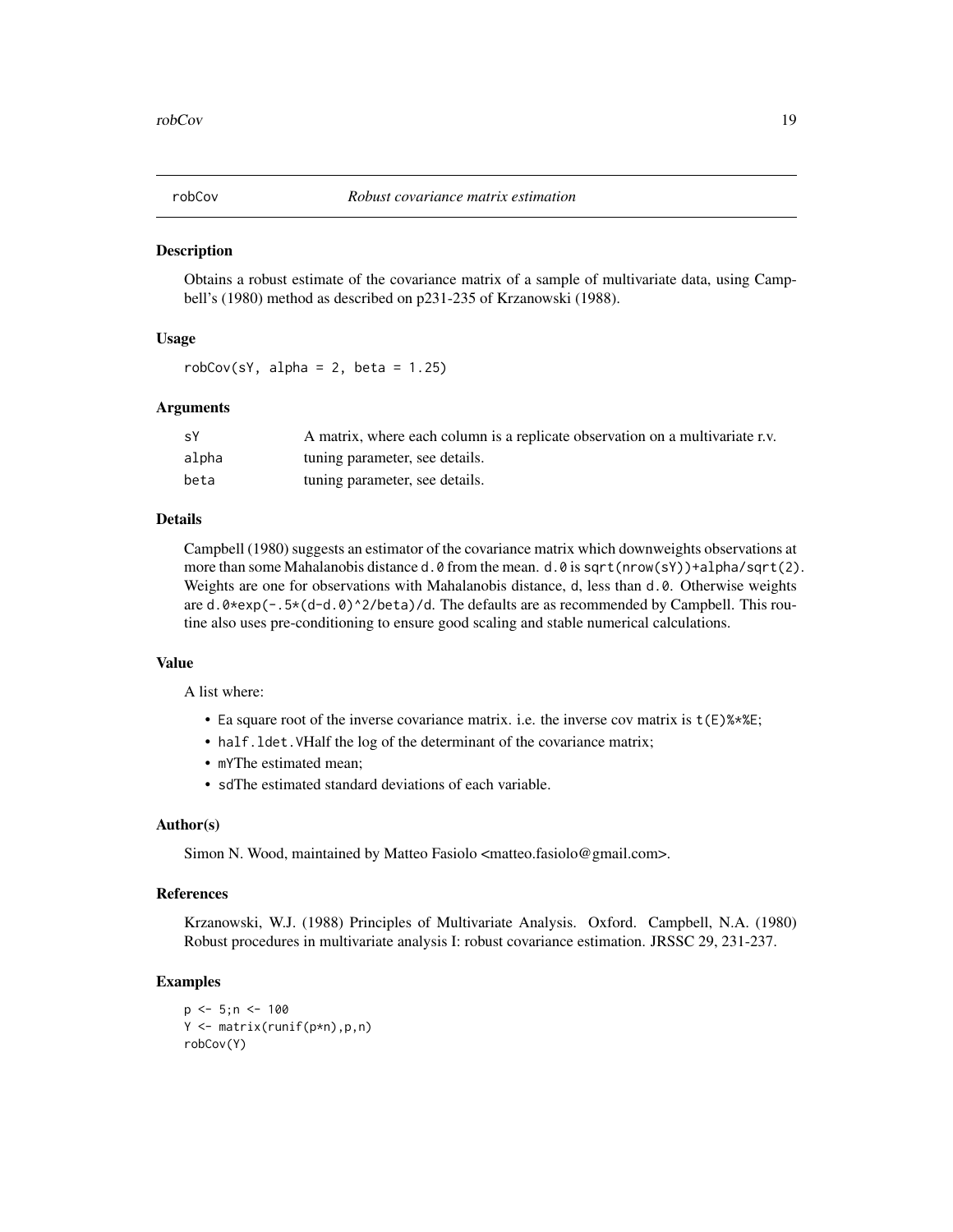```
simulate,synlik-method
```
*Simulate data or statistics from an object of class* synlik*.*

# Description

Simulate data or statistics from an object of class synlik.

#### Usage

```
## S4 method for signature 'synlik'
simulate(object, nsim, seed = NULL, param = object@param,
 stats = FALSE, clean = TRUE, verbose = TRUE, ...)
```
# Arguments

| object    | An object of class synlik.                                                                                                                                                                                                                            |
|-----------|-------------------------------------------------------------------------------------------------------------------------------------------------------------------------------------------------------------------------------------------------------|
| nsim      | Number of simulations from the model.                                                                                                                                                                                                                 |
| seed      | Random seed to be used. It is not passed to the simulator, but simply passed to<br>set.seed() from within simulate.synlik.                                                                                                                            |
| param     | Vector of parameters passed to object@simulator.                                                                                                                                                                                                      |
| stats     | If TRUE the function trasforms the simulated data into statistics using object@summaries.                                                                                                                                                             |
| clean     | If TRUE the function tries to clean the statistics from NaNs or non-finite values.<br>Given that object@summaries has to returns a numeric vector or a matrix where<br>each row is a simulation, rows containing non-finite values will be discarded. |
| verbose   | If TRUE the function will complain if, for instance, the simulations contain lots<br>of non-finite values.                                                                                                                                            |
| $\ddotsc$ | additional arguments to be passed to object@simulator and object@summaries.<br>In general I would avoid using it and including object@extraArgs everything<br>they need.                                                                              |

# Value

If stats == FALSE the output will that of object@simulator, which depends on the simulator used by the user. If stats == TRUE the output will be a matrix where each row is vector of simulated summary statistics.

# Author(s)

Matteo Fasiolo <matteo.fasiolo@gmail.com>

# See Also

[synlik-class](#page-26-1), [simulate](#page-0-0).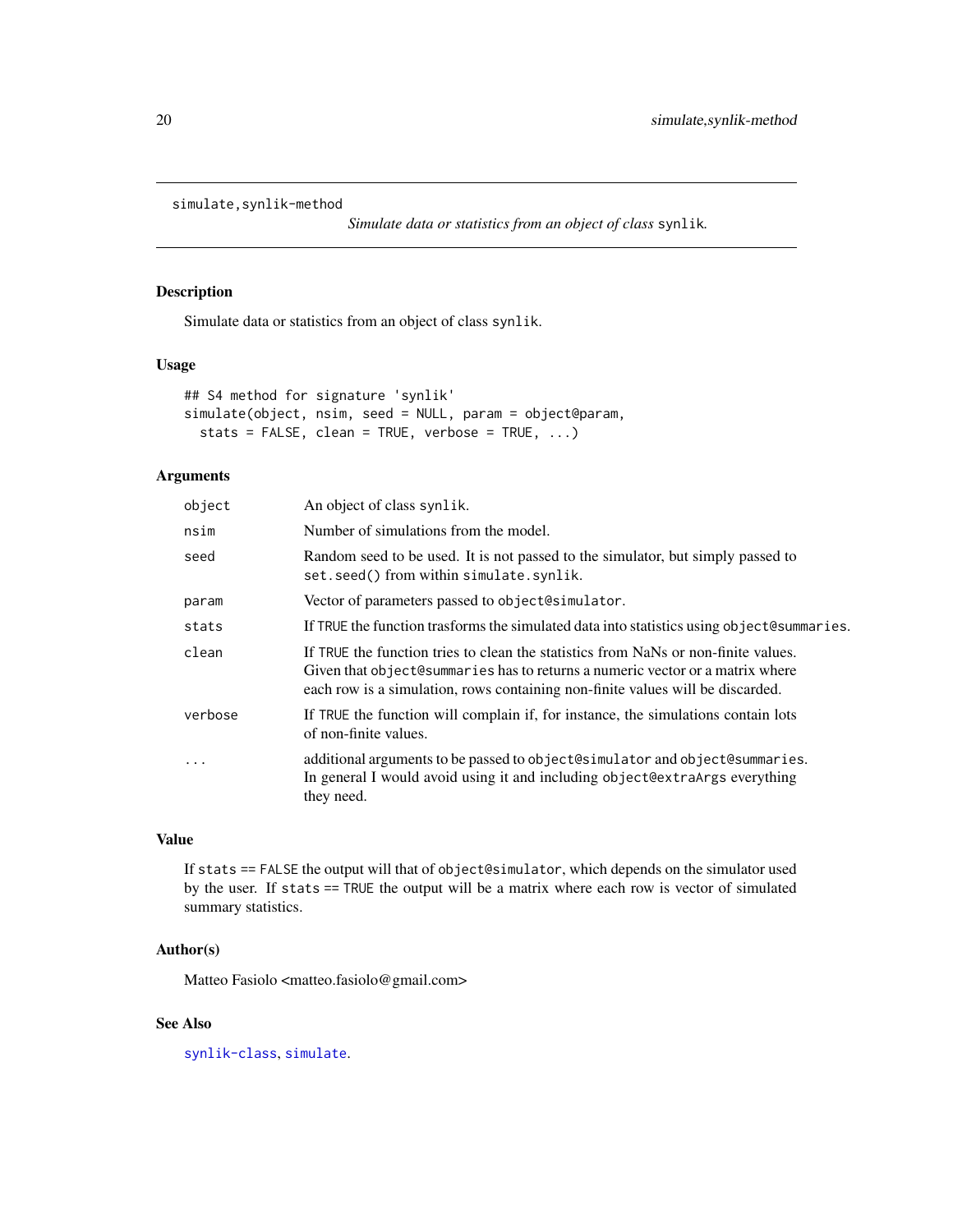#### <span id="page-20-0"></span> $sAcf$  21

# Examples

```
data(ricker_sl)
# Simulate data
simulate(ricker_sl, nsim = 2)
# Simulate statistics
simulate(ricker_sl, nsim = 2, stats = TRUE)
```
slAcf *Estimate auto-covariances for multiple datasets.*

#### Description

Function that, give time series data, transforms them into auto-covariances with different lags.

# Usage

 $slAcf(x, max.lang = 10)$ 

#### Arguments

| $\boldsymbol{\mathsf{x}}$ | a matrix. Each column contains a replicate series. |
|---------------------------|----------------------------------------------------|
| max.lag                   | How many lags to use.                              |

# Value

a matrix where each column contains the coefficients for a different replicate. The first coefficient corresponds to  $lag == 0$ , hence it is the variance, the second is the covariance one step ahead and so on.

#### Author(s)

Simon N. Wood, maintainer Matteo Fasiolo <matteo.fasiolo@gmail.com>.

```
library(synlik)
set.seed(10)
x <- matrix(runif(1000),100,10)
acf \leftarrow slAcf(x)
```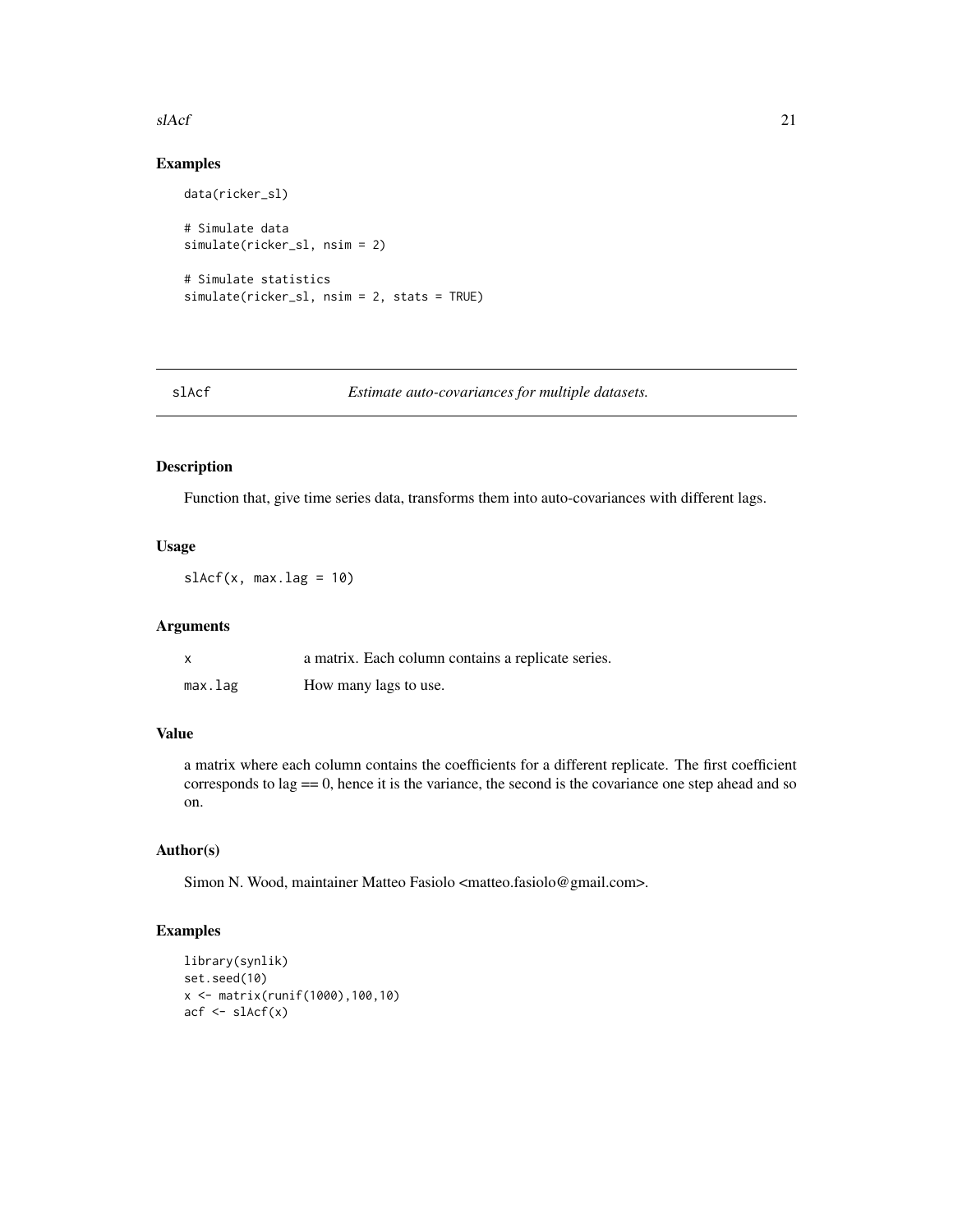<span id="page-21-0"></span>Plot slices of the synthetic log-likelihood.

#### Usage

```
slice(object, ranges, nsim, param = object@param, pairs = FALSE,
  draw = TRUE, trans = NULL, multicore = FALSE, ncores = detectCores() -
  1, cluster = NULL, ...)
```
# Arguments

| object    | synlik object.                                                                                                                                                                                                                    |  |
|-----------|-----------------------------------------------------------------------------------------------------------------------------------------------------------------------------------------------------------------------------------|--|
| ranges    | ranges of values along which we want the slices. If $l$ ength $(parName) == 1$ than<br>range has a vector, while if length (parName) == $2$ it have to be a named list of<br>2 vectors (ex: list("alpha" = 1:10, "beta" = 10:1)). |  |
| nsim      | Number of simulations used to evaluate the synthetic likelihood at each location.                                                                                                                                                 |  |
| param     | Named vector containing the value of the ALL parameters (including the sliced<br>one). Parameters that are not in parName will be fixed to the values in param.                                                                   |  |
| pairs     | if TRUE the function will produce a 2D slice for every pair of parameters in<br>ranges. FALSE by default.                                                                                                                         |  |
| draw      | If TRUE the slice will be plotted.                                                                                                                                                                                                |  |
| trans     | Named vector or list of transformations to be applied to the parameters in parName<br>before plotting ex: trans = $c(s = "exp", d = "exp")$ /                                                                                     |  |
| multicore | If TRUE the object@simulator and object@summaries functions will be exe-<br>cuted in parallel. That is the nsimulations will be divided in multiple cores.                                                                        |  |
| ncores    | Number of cores to use if multicore $==$ TRUE.                                                                                                                                                                                    |  |
| cluster   | An object of class c("SOCKcluster", "cluster"). This allowes the user to<br>pass her own cluster, which will be used if multicore == TRUE. The user has to<br>remember to stop the cluster.                                       |  |
| .         | additional arguments to be passed to slik(), see slik.                                                                                                                                                                            |  |
|           |                                                                                                                                                                                                                                   |  |

# Value

Either a vector or matrix of log-synthetic likelihood estimates, depending on whether length(parNames) == 1 or 2. These are returned invisibly.

# Author(s)

Matteo Fasiolo <matteo.fasiolo@gmail.com>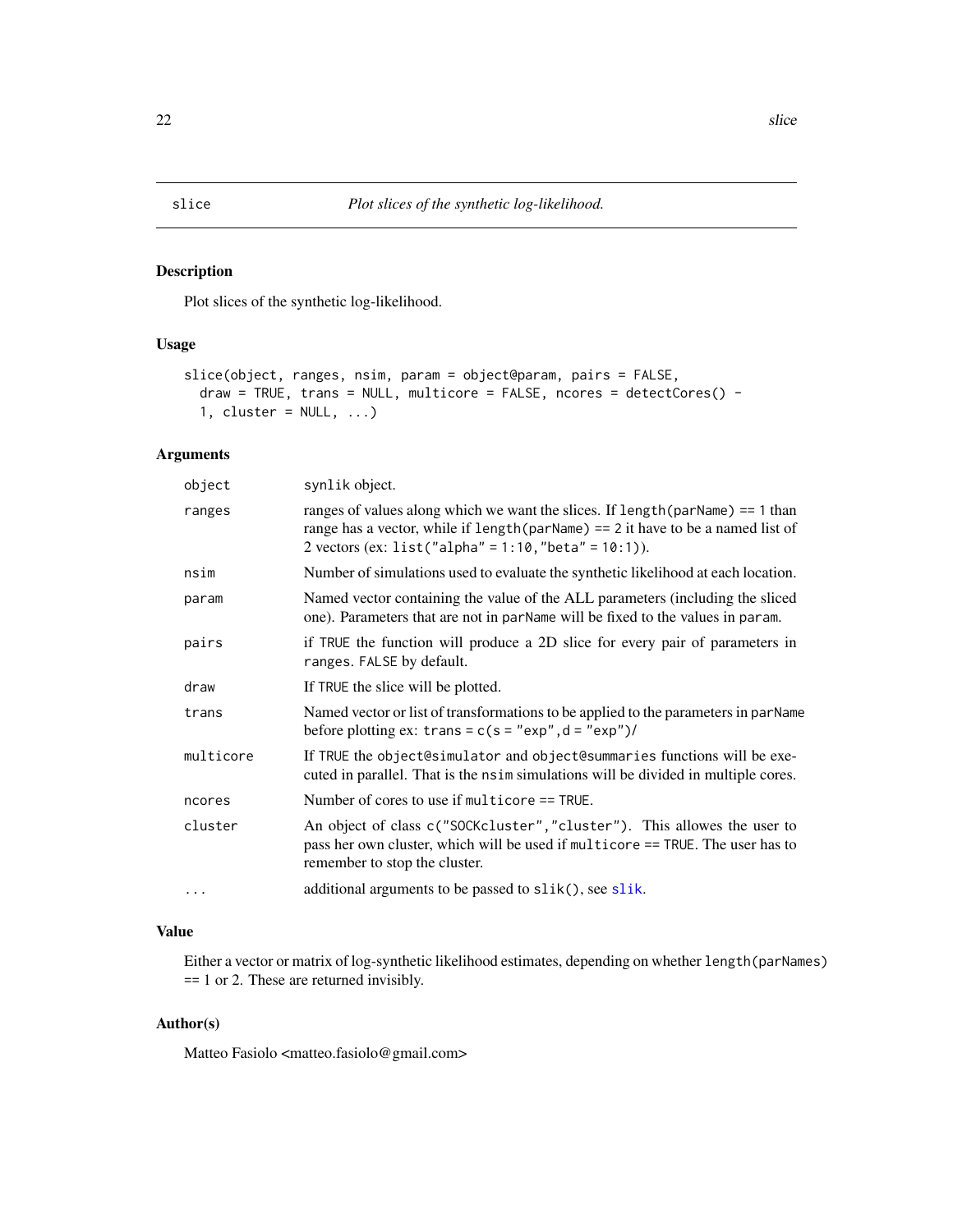# Examples

```
data(ricker_sl)
# Plotting slices of the logLikelihood
slice(object = ricker_sl,
     ranges = list("logR" = seq(3.5, 3.9, by = 0.01),"logPhi" = seq(2, 2.6, by = 0.01),"\logSigma" = seq(-2, -0.5, by = 0.01)),
     param = c(\text{log}R = 3.8, \text{log}Sigma = \log(0.3), \text{log}Phi = \log(10)),nsim = 500)
## Not run:
# Plotting a contour of the logLikelihood
slice(object = ricker_sl,
     ranges = list("logR" = seq(3.5, 3.9, by = 0.01),"logPhi" = seq(2, 2.6, by = 0.01),"\logSigma" = seq(-2, -0.5, by = 0.04)),
     pairs = TRUE,
     param = c(\text{log}R = 3.8, \text{log}Sigma = \log(0.3), \text{log}Phi = \log(10)),nsim = 500, multicore = TRUE)
```
## End(Not run)

<span id="page-22-1"></span>slik *Evaluates the synthetic log-likelihood.*

# Description

Evaluates the synthetic log-likelihood.

# Usage

```
slik(object, param, nsim, multicore = FALSE, ncores = detectCores() - 1,
 cluster = NULL, ...)
```
#### Arguments

| object    | An object of class synlik.                                                                                                                                                                  |
|-----------|---------------------------------------------------------------------------------------------------------------------------------------------------------------------------------------------|
| param     | Vector of parameters at which the synthetic likelihood will be evaluated.                                                                                                                   |
| nsim      | Number of simulation from the model.                                                                                                                                                        |
| multicore | (logical) if TRUE the object@simulator and object@summaries functions will<br>be executed in parallel. That is the nsim simulations will be divided in multiple<br>cores.                   |
| ncores    | (integer) number of cores to use if multicore $==$ TRUE.                                                                                                                                    |
| cluster   | an object of class c("SOCKcluster", "cluster"). This allowes the user to<br>pass her own cluster, which will be used if multicore == TRUE. The user has to<br>remember to stop the cluster. |

<span id="page-22-0"></span> $\frac{1}{2}$ slik 23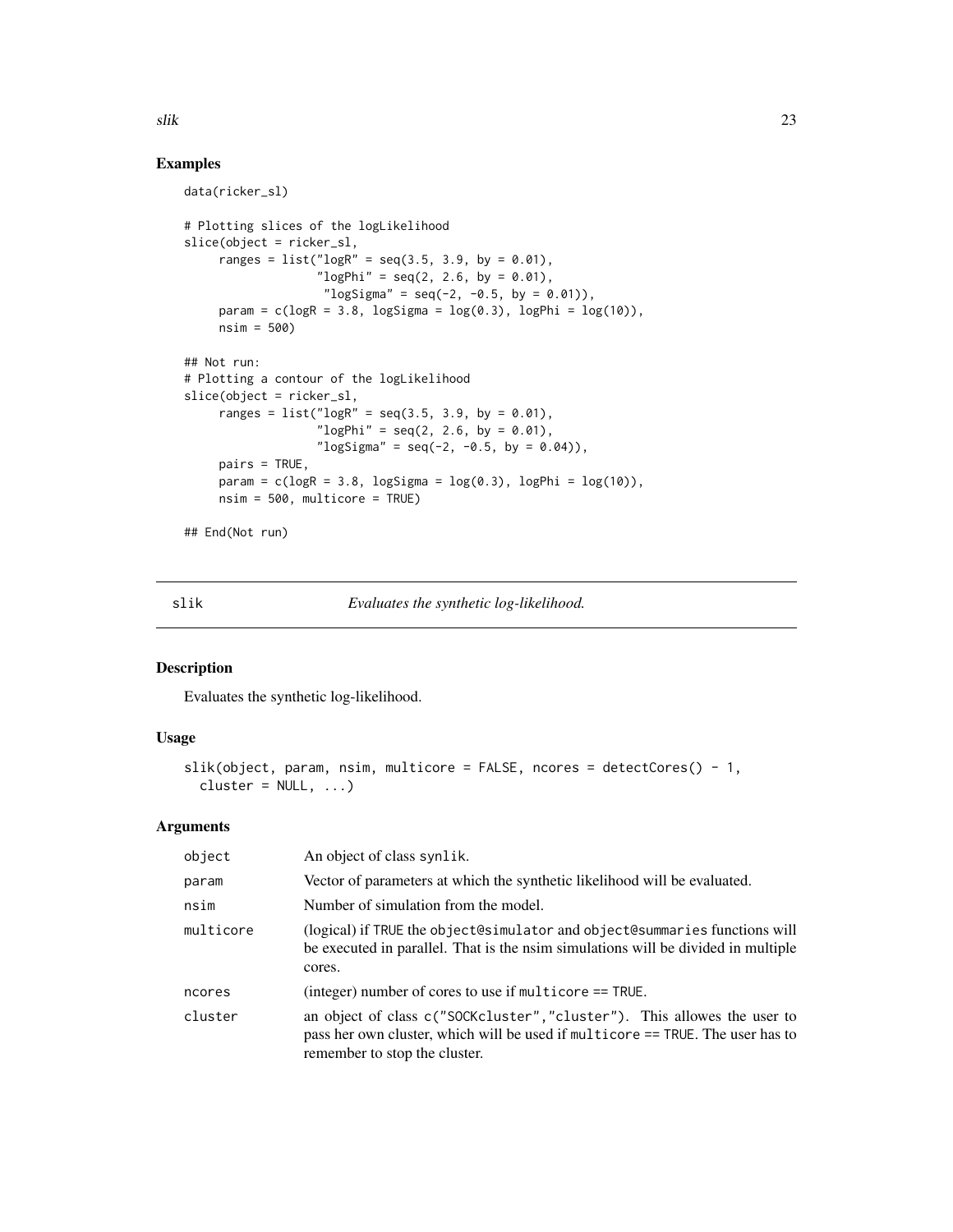#### <span id="page-23-0"></span>24 smcmc

... additional arguments to be passed to object@simulator and object@summaries. In general I would avoid using it and including object@extraArgs everything they need.

# Value

The estimated value of the synthetic log-likelihood at param.

# Author(s)

Matteo Fasiolo <matteo.fasiolo@gmail.com>

#### References

Simon N Wood. Statistical inference for noisy nonlinear ecological dynamic systems. Nature, 466(7310):1102–1104, 2010.

# Examples

```
data(ricker_sl)
set.seed(643)
slik(ricker_sl, param = c(3.8, -1.2, 2.3), nsim = 500)
```
smcmc *MCMC parameter estimation for objects of class* synlik*.*

# Description

MCMC parameter estimation for objects of class synlik.

#### Usage

```
smcmc(object, initPar, niter, nsim, propCov, burn = 0,
 priorFun = function(param, ...) 0, targetRate = NULL, recompute = FALSE,
 multicore = !is.null(cluster), cluster = NULL, ncores = detectCores() -
 1, control = list(), ...)
```
# Arguments

| object   | An object of class synlik. |
|----------|----------------------------|
| initPar  | see smcmc-class.           |
| niter    | see smcmc-class.           |
| nsim     | see smcmc-class.           |
| propCov  | see smcmc-class.           |
| burn     | see smcmc-class.           |
| priorFun | see smcmc-class.           |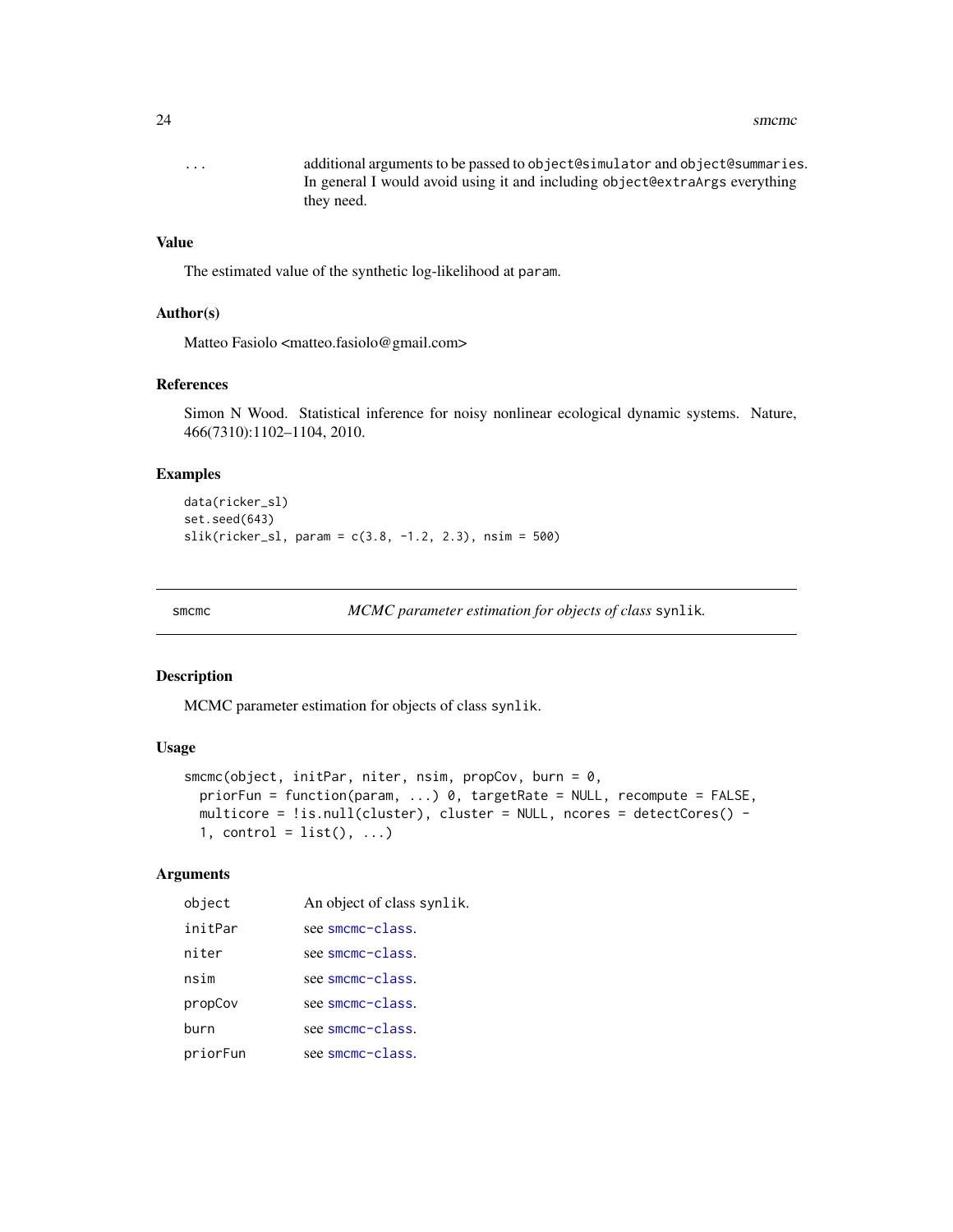#### <span id="page-24-0"></span>smcmc-class 25

| targetRate | see smcmc-class.                                                                                                                                                                           |
|------------|--------------------------------------------------------------------------------------------------------------------------------------------------------------------------------------------|
| recompute  | see smcmc-class.                                                                                                                                                                           |
| multicore  | see smcmc-class.                                                                                                                                                                           |
| cluster    | an object of class c("SOCKcluster","cluster"). This allowes the user to<br>pass her own cluster, which will be used if multicore == TRUE. The user has to<br>remember to stop the cluster. |
| ncores     | see smcmc-class.                                                                                                                                                                           |
| control    | see smcmc-class.                                                                                                                                                                           |
| $\ddotsc$  | additional arguments to be passed to slik function, see slik.                                                                                                                              |

#### Value

An object of class smcmc.

#### Author(s)

Matteo Fasiolo <matteo.fasiolo@gmail.com>, code for adaptive step from the adaptMCMC package.

# References

Vihola, M. (2011) Robust adaptive Metropolis algorithm with coerced acceptance rate. Statistics and Computing.

<span id="page-24-1"></span>smcmc-class smcmc-class

#### Description

Object representing the results of MCMC estimation on an object of class synlik, from which it inherits.

#### Slots

initPar Vector of initial parameters where the MCMC chain will start (numeric).

niter Number of MCMC iterations (integer).

- nsim Number of simulations from the simulator at each step of the MCMC algorithm (integer).
- burn Number of initial MCMC iterations that are discarded (integer).
- **priorFun** Function that takes a vector of parameters as input and the log-density of the prior as output. If the output is not finite the proposed point will be discarded. (function). The function needs to have signature fun(x, ...), where x represents the input parameters (function).
- propCov Matrix representing the covariance matrix to be used to perturb the parameters at each step of the MCMC chain (matrix).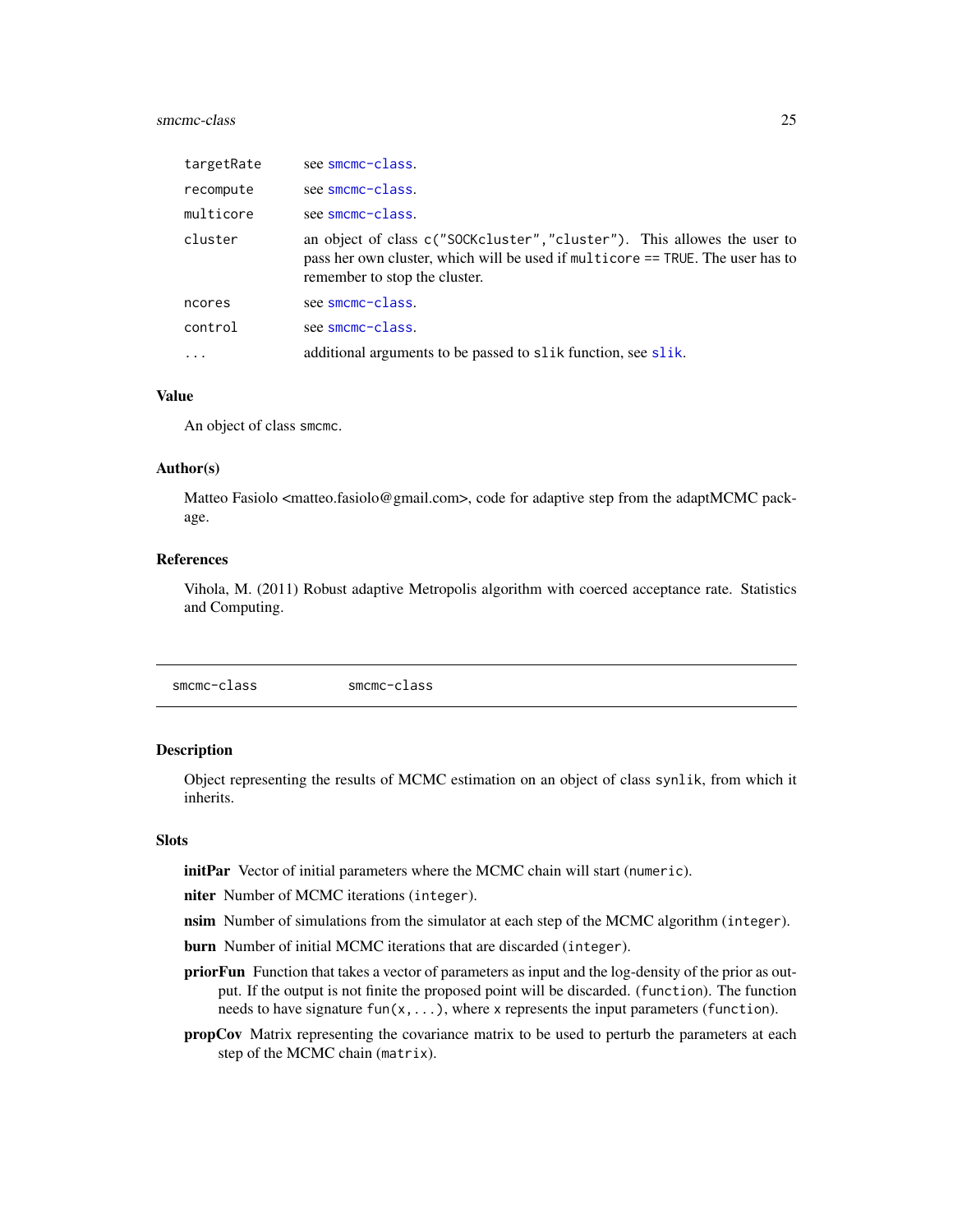- **targetRate** Target rate for the adaptive MCMC sampler. Should be in  $(0, 1)$ , default is NULL (no adaptation). The adaptation uses the approach of Vihola (2011). (numeric)
- recompute If TRUE the synthetic likelihood will be evaluated at the current and proposed positions in the parameter space (thus doubling the computational effort). If FALSE the likelihood of the current position won't be re-estimated (logical).
- multicore If TRUE the object@simulator and object@summaries functions will be executed in parallel. That is the nsim simulations will be divided in multiple cores (logical).

ncores Number of cores to use if multicore == TRUE (integer).

accRate Acceptance rate of the MCMC chain, between 0 and 1 (numeric).

- chains Matrix of size niter by length(initPar) where the i-th row contains the position of the MCMC algorithm in the parameter space at the i-th (matrix).
- llkChain Vector of niter elements where the i-th element is contains the estimate of the synthetic likelihood at the i-th iteration (numeric).

control Control parameters used by the MCMC sampler:

- theta = controls the speed of adaption. Should be between 0.5 and 1. A lower gamma leads to faster adaption.
- adaptStart = iteration where the adaption starts. Default 0.
- adaptStop = iteration where the adaption stops. Default burn + niter
- saveFile = path to the file where the intermediate results will be stored (ex: " $\sim$ /Res.RData").
- saveFreq = frequency with which the intermediate results will be saved on saveFile. Default 100.
- verbose = if TRUE intermediate posterior means will be printer.
- verbFreq = frequency with which the intermediate posterior means will be printer. Default 500.

#### Author(s)

Matteo Fasiolo <matteo.fasiolo@gmail.com>

# References

Vihola, M. (2011) Robust adaptive Metropolis algorithm with coerced acceptance rate. Statistics and Computing.

```
# Load "synlik" object
data(ricker_sl)
plot(ricker_sl)
# MCMC estimation
set.seed(4235)
ricker_sl <- smcmc(ricker_sl,
                   initPar = c(3.2, -1, 2.6),
                   niter = 50,
                   burn = 3,
```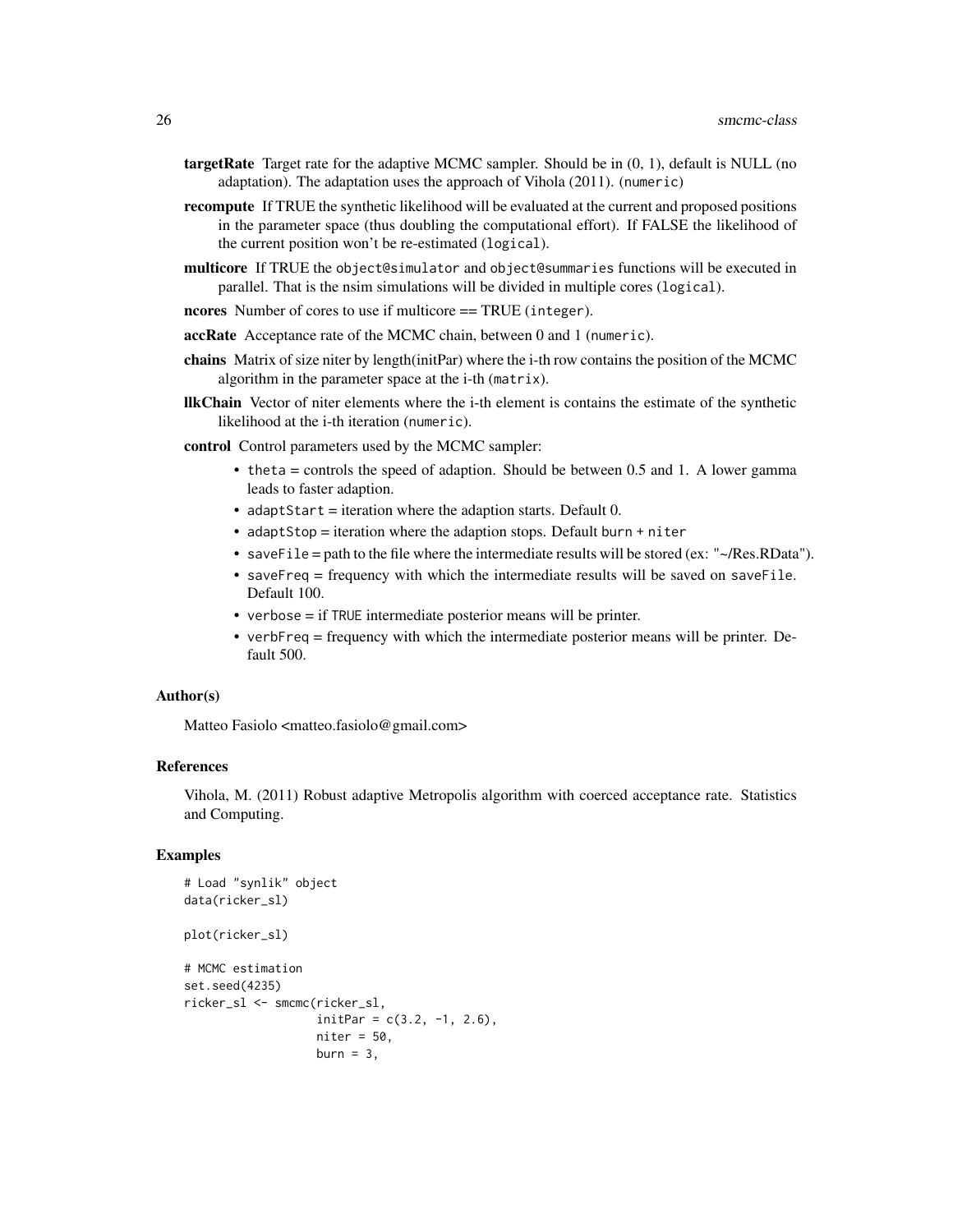# <span id="page-26-0"></span>synlik-class 27

```
priorFun = function(input, ...) 1,
                   propCov = diag(c(0.1, 0.1, 0.1))^2,
                   nsim = 200,
                  multicore = FALSE)
# Continue with additional 50 iterations
ricker_sl <- continue(ricker_sl, niter = 50)
```

```
plot(ricker_sl)
```
<span id="page-26-1"></span>synlik-class synlik-class

#### **Description**

Basic class for simulation-based approximate inference using Synthetic Likelihood methods.

#### Usage

synlik(...)

#### Arguments

... See section "Slots".

# **Slots**

param Named vector of parameters used by object@simulator (numeric).

- simulator Function that simulates from the model (function). It has to have prototype fun (param, nsim, extraArgs, ...). If summaries() is not specified the simulator() has output a matrix with nsim rows, where each row is a vector of simulated statistics. Otherwise it can output any kind of object, and this output will be passed to summaries().
- summaries Function that transforms simulated data into summary statistics (function). It has to have prototype fun(x, extraArgs,  $\dots$ ) and it has to output a matrix with nsim rows, where each row is a vector of simulated statistics. Parameter x contains the data.
- data Object containing the observed data or statistics (ANY).
- extraArgs List containing all the extra arguments to be passed to object@simulator and object@summaries (list).

**plotFun** Function that will be used to plot object@data. Prototype should be  $fun(x, \ldots)$  (function).

### Author(s)

Matteo Fasiolo <matteo.fasiolo@gmail.com>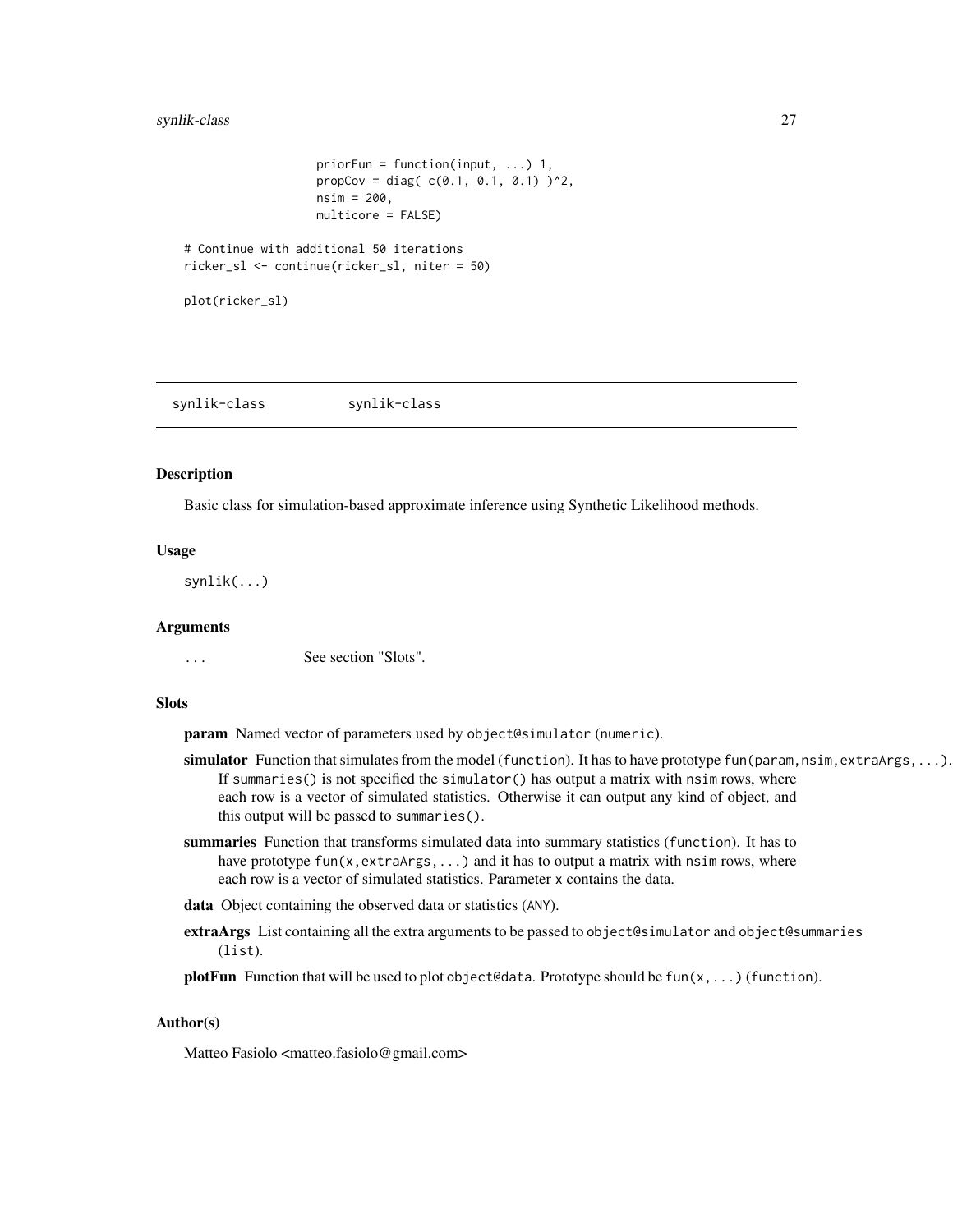# References

Simon N Wood. Statistical inference for noisy nonlinear ecological dynamic systems. Nature, 466(7310):1102–1104, 2010.

```
#### Create Object
ricker_sl <- synlik(simulator = rickerSimul,
                    summaries = rickerStats,
                    param = c( logR = 3.8, logSigma = log(0.3), logPhi = log(10)),extraArgs = list("nObs" = 50, "nBurn" = 50),plotFun = function(input, ...)
                          plot(drop(input), type = 'l', ylab = "Pop", xlab = "Time", ...)
)
# Simulate from the object
ricker_sl@data <- simulate(ricker_sl)
ricker_sl@extraArgs$obsData <- ricker_sl@data # Needed by WOOD2010 statistics
```

```
plot(ricker_sl)
```